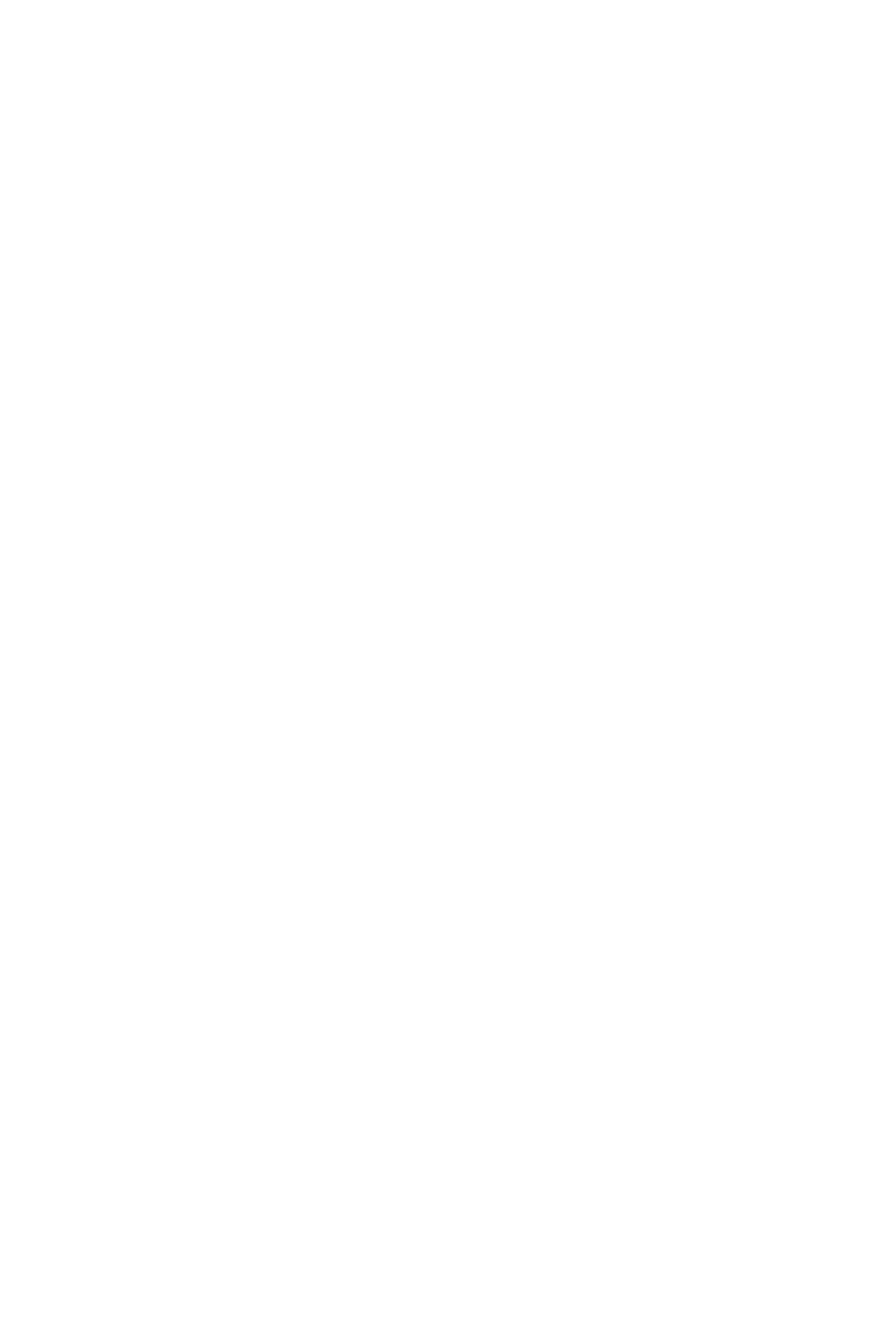## **HEDIS® MY 2021 Quick Reference Guide**

#### **Updated to reflect NCQA HEDIS® MY 2021 Technical Specifications**

WellCare strives to provide quality healthcare to our membership as measured through HEDIS® quality metrics. We created the HEDIS® MY 2021 Quick Reference Guide to help you increase your practice's HEDIS® rates and to use to address care opportunities for your patients. Please always follow the state and/or CMS billing guidance and ensure the HEDIS<sup>®</sup> codes are covered prior to submission.

#### **What is HEDIS® ?**

HEDIS® (Healthcare Effectiveness Data and Information Set) is a set of standardized performance measures developed by the National Committee for Quality Assurance (NCQA) to objectively measure, report, and compare quality across health plans. NCQA develops HEDIS® measures through a committee represented by purchasers, consumers, health plans, health care providers, and policy makers.

#### **What are the scores used for?**

As state and federal governments move toward a quality-driven healthcare industry, HEDIS® rates are becoming more important for both health plans and individual providers. State purchasers of healthcare use aggregated HEDIS® rates to evaluate health insurance companies' efforts to improve preventive health outreach for members.

Physician-specific scores are also used to measure your practice's preventive care efforts. Your practice's HEDIS® score determines your rates for physician incentive programs that pay you an increased premium — for example Pay For Performance or Quality Bonus Funds.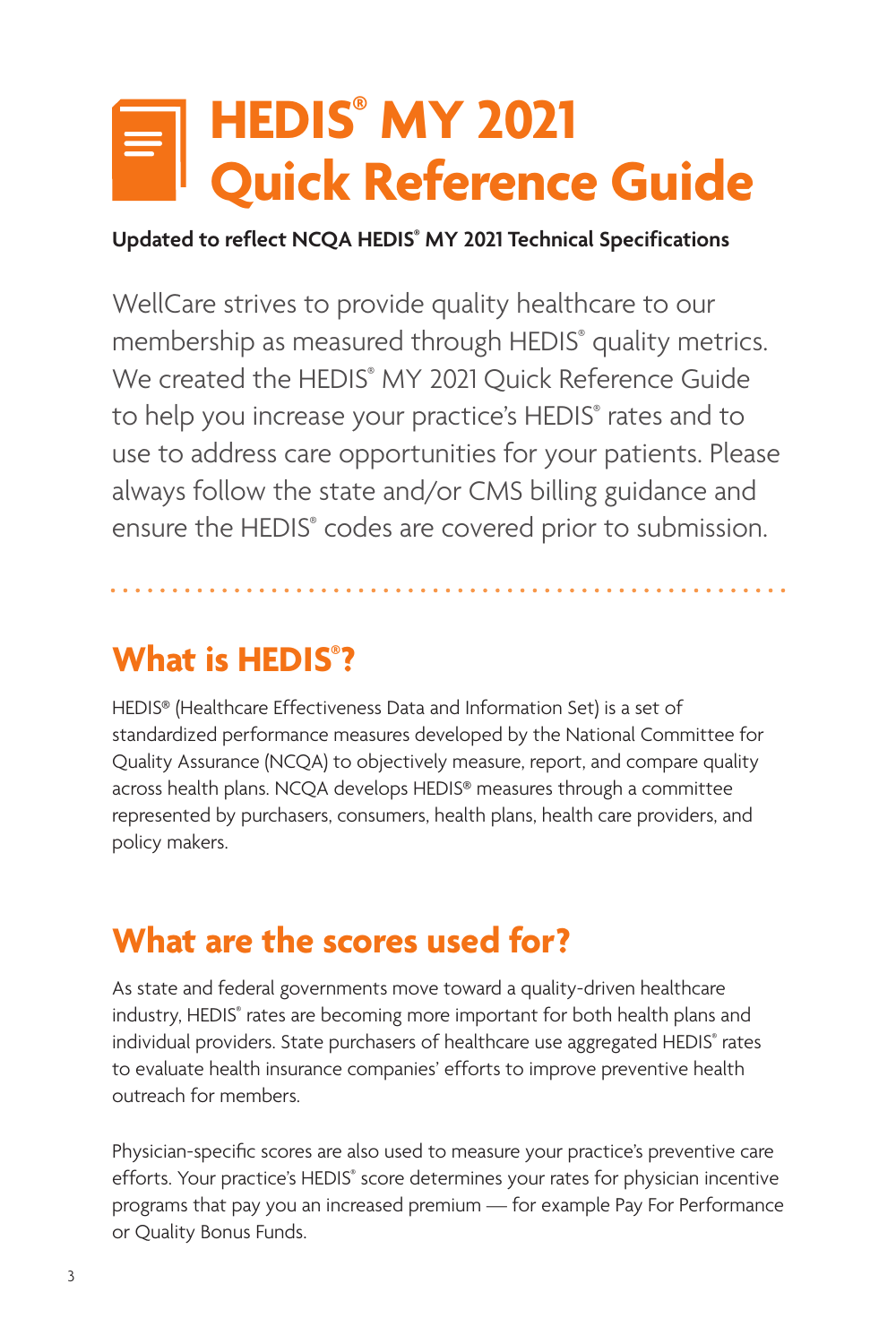#### **How are rates calculated?**

HEDIS® rates can be calculated in two ways: administrative data or hybrid data. Administrative data consists of claim or encounter data submitted to the health plan. Hybrid data consists of both administrative data and a sample of medical record data. Hybrid data requires review of a random sample of member medical records to abstract data for services rendered but that were not reported to the health plan through claims/encounter data. Accurate and timely claim/encounter data reduces the need for medical record review. If services are not billed or not billed accurately, they are not included in the calculation.

#### **How can I improve my HEDIS<sup>®</sup> scores?**

Submit claim/encounter data for each and every service rendered

Make sure that chart documentation reflects all services billed

 Bill (or report by encounter submission) for all delivered services, regardless of contract status

 Ensure that all claim/encounter data is submitted in an accurate and timely manner

 Consider including CPT II codes to provide additional details and reduce medical record requests

This guide has been updated with information from the release of the HEDIS® MY 2021 Volume 2 Technical Specifications by NCQA and is subject to change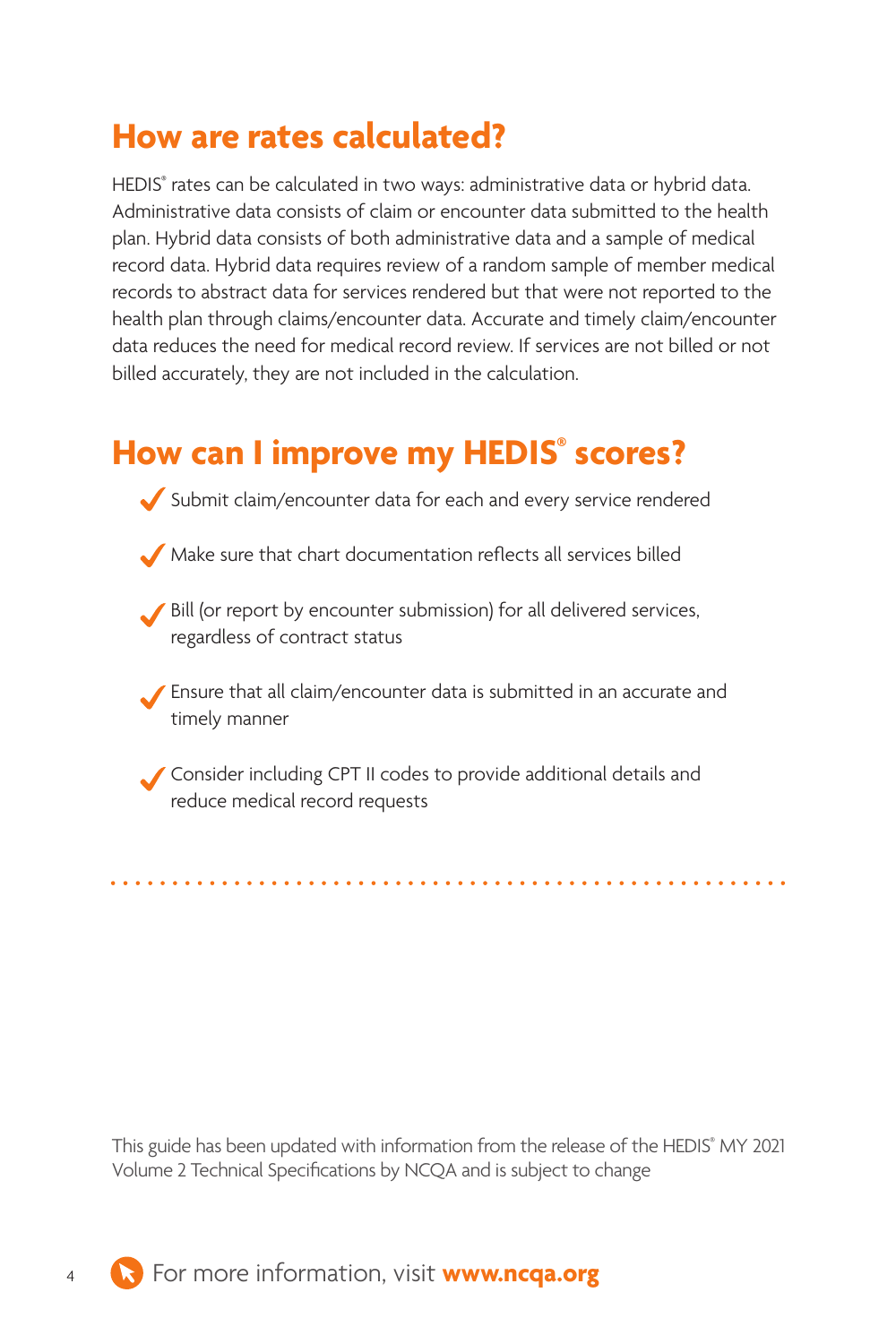## **Contents**

- 6 Adult Health
- 15 Women's Health
- 19 Pediatric Health
- 25 General Health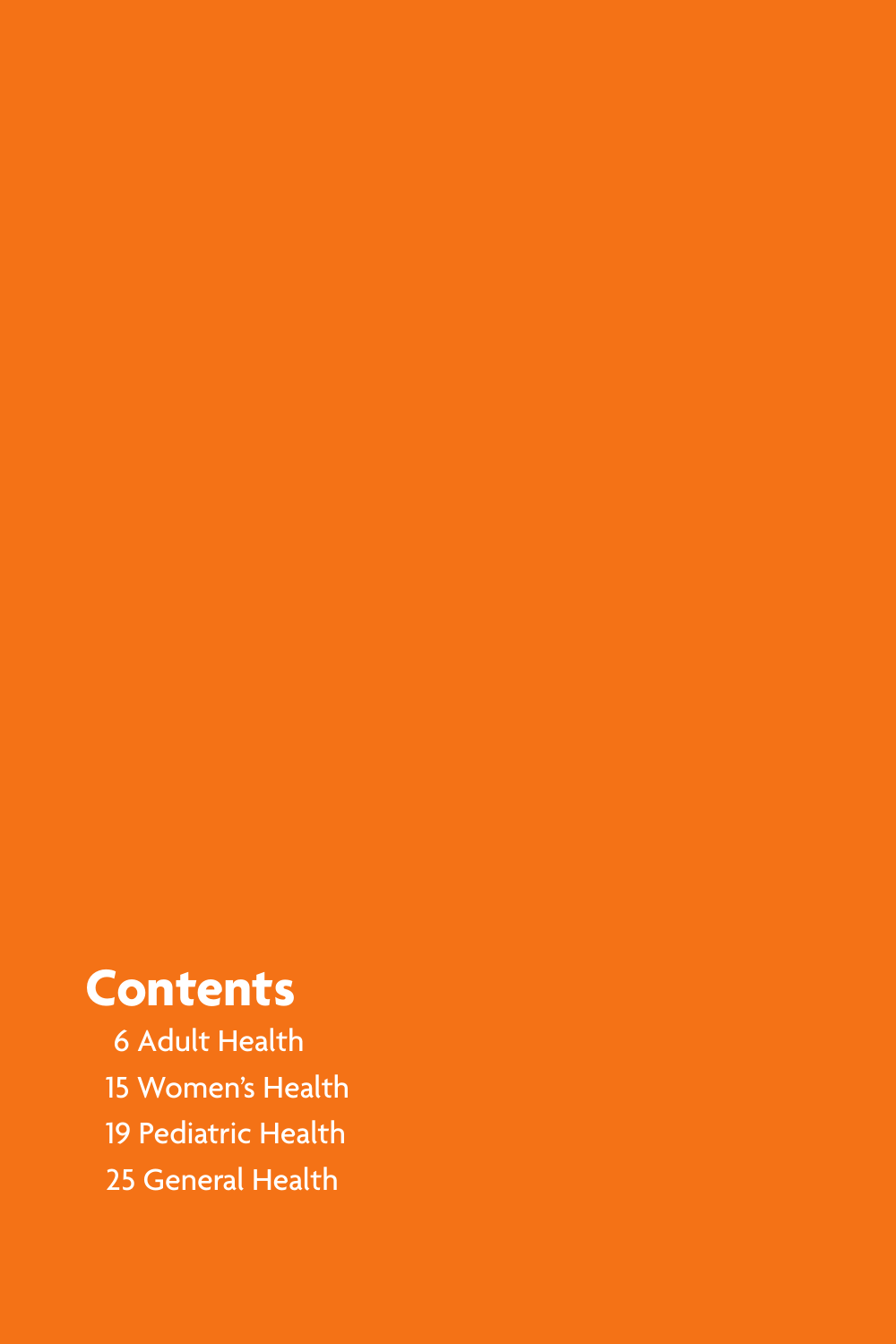# **Adult Health**

### **(AAP) Adults' Access to Preventive/ Ambulatory Health Services**

Measure evaluates the percentage of members 20 years and older who had an ambulatory or preventive care visit. Services that count include outpatient evaluation and management (E&M) visits, consultations, assisted living/home care oversight, preventive medicine, and counseling.

| <b>CPT</b>                                                                                                                                                                                                                                                                                                                                                                     | <b>HCPCS</b>                                                                                             | <b>ICD-10</b>                                                                                                                                                         |
|--------------------------------------------------------------------------------------------------------------------------------------------------------------------------------------------------------------------------------------------------------------------------------------------------------------------------------------------------------------------------------|----------------------------------------------------------------------------------------------------------|-----------------------------------------------------------------------------------------------------------------------------------------------------------------------|
| 99201 - 99205, 99211 - 99215,<br>99241 - 99245, 99341 - 99345,<br>99347 - 99350, 99381 - 99387,<br>99391 - 99397, 99401 - 99404,<br>99411, 99412, 99429, 92002.<br>92004. 92012. 92014.<br>99304 - 99310, 99315, 99316,<br>99318, 99324 - 99328.<br>99334 - 99337, 98966 - 98968.<br>99441 - 99443, 98969, 98970,<br>98971, 98972, 99421, 99422,<br>99423, 99444, 99457, 99483 | G0071. G0402.<br>G0438, G0439.<br>G0463, G2010,<br>G2012, G2061.<br>G2062. G2063.<br>T1015, S0620, S0621 | Z00.00, Z00.01, Z00.3, Z00.5, Z00.8,<br>Z02.0, Z02.1, Z02.2, Z02.3, Z02.4,<br>Z02.5, Z02.6, Z02.71, Z02.79, Z02.81,<br>Z02.82, Z02.83, Z02.89, Z02.9, Z76.1,<br>776.2 |

NOTE: Codes subject to change

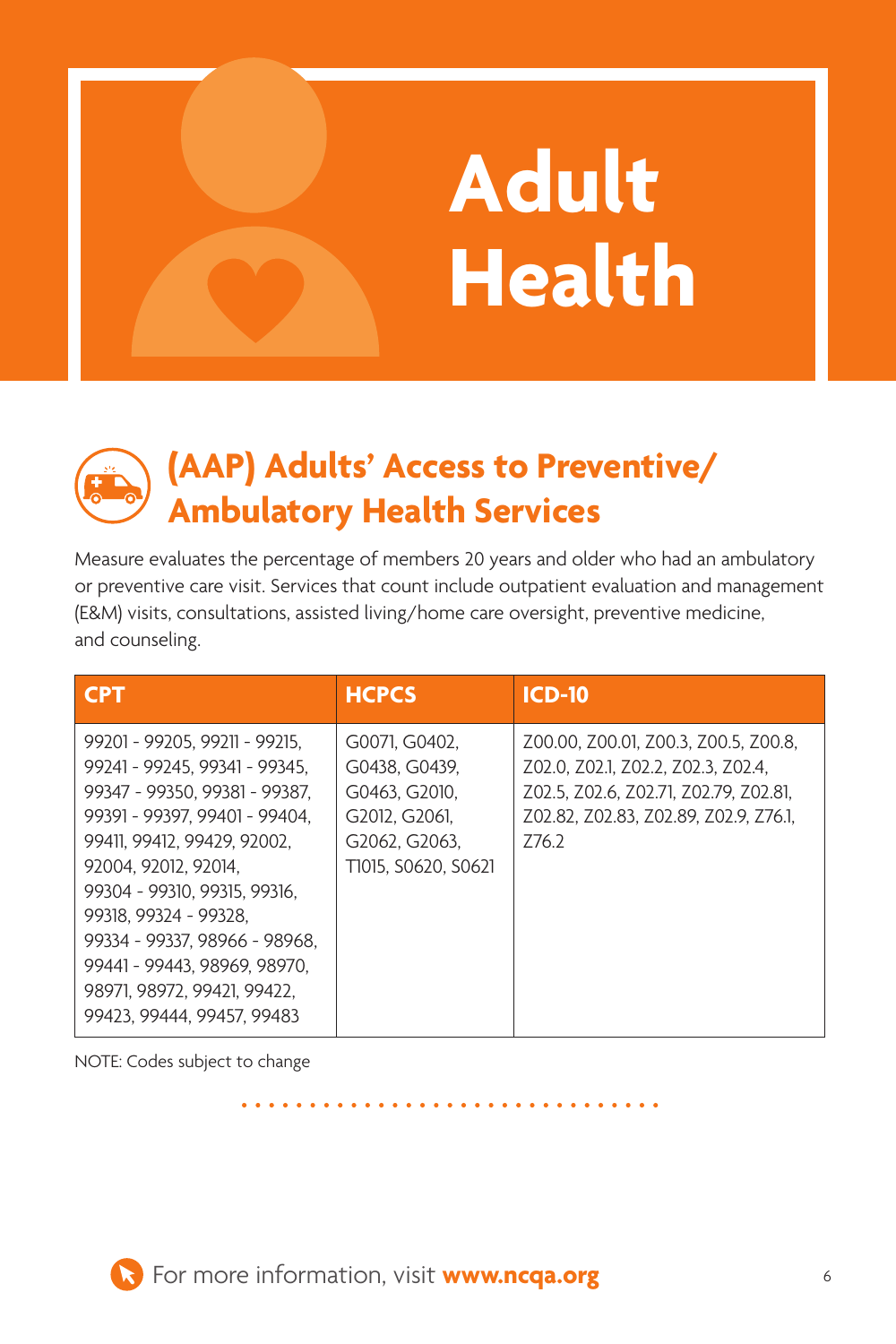### **(AMM) Antidepressant Medication Management**

Measure evaluates percentage of members 18 years of age and older who were treated with antidepressant medication, had a diagnosis of major depression, and who remained on an antidepressant medication treatment.

#### **Two rates are reported:**

**1 Effective Acute Phase Treatment:** percentage of members who remained on an antidepressant medication for at least 84 days (12 weeks)

**2 Effective Continuation Phase Treatment:** percentage of members who remained on an antidepressant medication for at least 180 days (6 months)

#### *Antidepressant Medications*

| <b>Description</b>                      | <b>Prescription</b>                                                                         |                                                     |                                                  |
|-----------------------------------------|---------------------------------------------------------------------------------------------|-----------------------------------------------------|--------------------------------------------------|
| <b>Miscellaneous</b><br>antidepressants | • Bupropion                                                                                 | • Vilazodone                                        | • Vortioxetine                                   |
| Monoamine oxidase<br>inhibitors         | • Isocarboxazid<br>• Tranylcypromine                                                        | · Selegiline                                        | • Phenelzine                                     |
| Phenylpiperazine<br>antidepressants     | • Nefazodone                                                                                | • Trazodone                                         |                                                  |
| Psychotherapeutic<br>combinations       | • Amitriptyline-chlordiazepoxide<br>• Fluoxetine-olanzapine<br>• Amitriptyline-perphenazine |                                                     |                                                  |
| <b>SNRI</b> antidepressants             | • Desvenlafaxine<br>• Levomilnacipran                                                       | • Duloxetine                                        | • Venlafaxine                                    |
| <b>SSRI</b> antidepressants             | • Citalopram<br>• Fluvoxamine                                                               | • Escitalopram<br>• Paroxetine                      | • Fluoxetine<br>• Sertraline                     |
| <b>Tetracyclic</b><br>antidepressants   | • Maprotiline                                                                               | • Mirtazapine                                       |                                                  |
| Tricyclic antidepressants               | • Amitriptyline<br>• Desipramine<br>• Nortriptyline                                         | • Amoxapine<br>• Doxepin (>6 mg)<br>• Protriptyline | • Clomipramine<br>• Imipramine<br>• Trimipramine |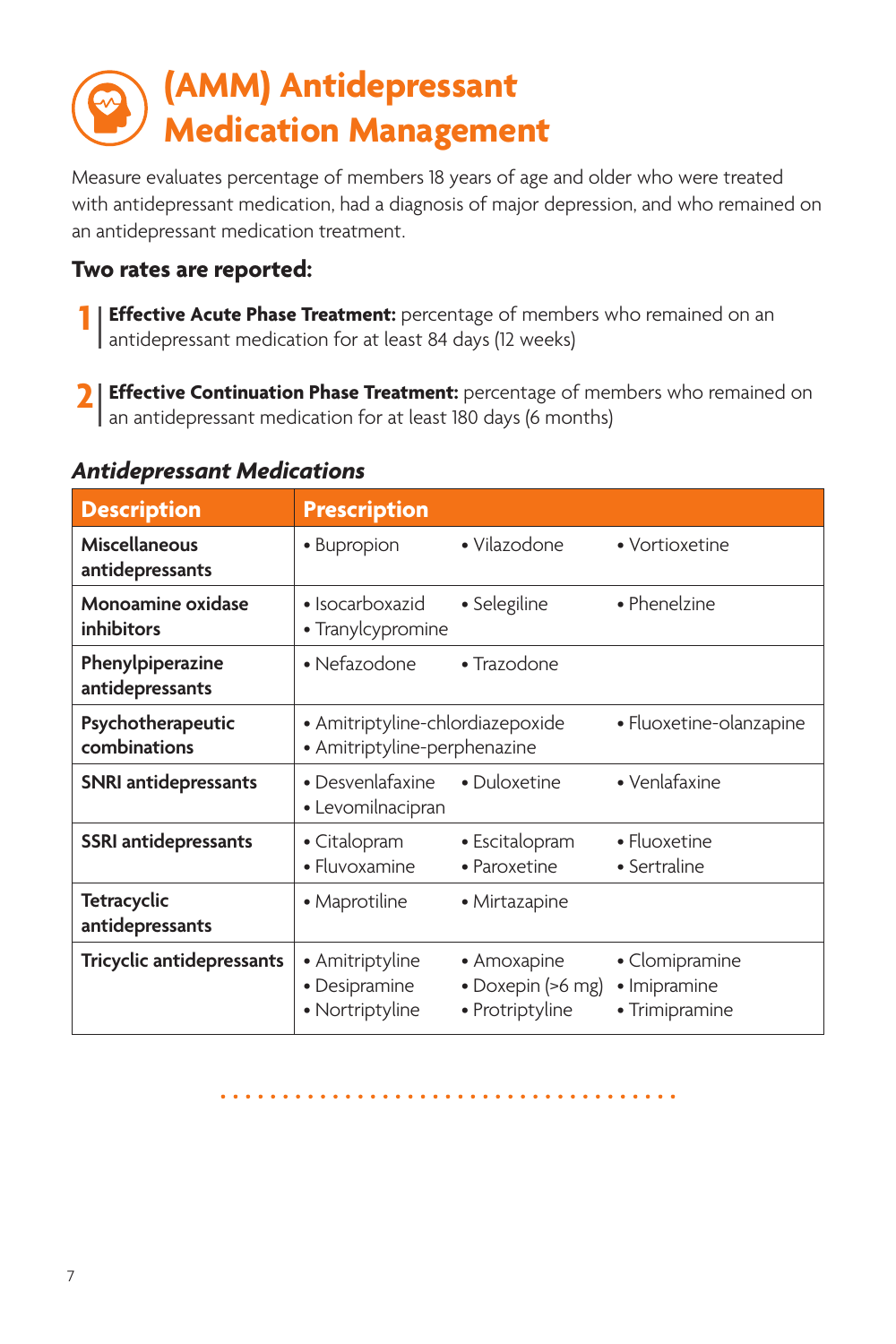## **(CBP) Controlling High Blood Pressure**

Measure evaluates the percentage of members 18-85 years of age who had a diagnosis of hypertension (HTN) and whose BP was adequately controlled (<140/90 mm Hg).

| <b>Description</b>                            | <b>Codes</b>                                                                                                                                                                                                                                      |
|-----------------------------------------------|---------------------------------------------------------------------------------------------------------------------------------------------------------------------------------------------------------------------------------------------------|
| Hypertension                                  | $ICD-10:110$                                                                                                                                                                                                                                      |
| Systolic Greater Than/Equal to 140            | <b>CPT-CAT-II: 3077F</b>                                                                                                                                                                                                                          |
| <b>Systolic Less Than 140</b>                 | <b>CPT-CAT-II: 3074F, 3075F</b>                                                                                                                                                                                                                   |
| Diastolic Greater Than/Equal to 90            | <b>CPT-CAT-II: 3080F</b>                                                                                                                                                                                                                          |
| Diastolic 80-89                               | <b>CPT-CAT-II: 3079F</b>                                                                                                                                                                                                                          |
| Diastolic Less Than 80                        | <b>CPT-CAT-II: 3078F</b>                                                                                                                                                                                                                          |
| <b>Remote Blood Pressure Monitoring Codes</b> | <b>CPT:</b> 93784, 93788, 93790, 99091, 99453,<br>99454, 99457, 99473, 99474                                                                                                                                                                      |
| <b>Outpatient Codes</b>                       | <b>CPT:</b> 99201 - 99205, 99211 - 99215,<br>99241 - 99245, 99347 - 99350, 99381 - 99387,<br>99391 - 99397, 99401, 99402, 99403, 99404,<br>99411, 99412, 99429, 99455, 99456, 99483,<br>99341 - 99345<br>HCPCS: G0402, G0438, G0439, G0463, T1015 |
| <b>Non-Acute Inpatient Codes</b>              | <b>CPT:</b> 99304 - 99310, 99315, 99316, 99318,<br>99324 - 99328, 99334 - 99337                                                                                                                                                                   |
| <b>Online Assessments</b>                     | <b>CPT:</b> 98969 - 98972, 99421 - 99423,<br>99444, 99457<br>HCPCS: G0071, G2010, G2012, G2061,<br>G2062, G2063                                                                                                                                   |
| <b>Telephone Visits</b>                       | <b>CPT:</b> 98966 - 98968, 99441 - 99443                                                                                                                                                                                                          |
| <b>Palliative Care</b>                        | <b>HCPCS:</b> G9054. M1017<br><b>ICD-10:</b> $Z51.5$                                                                                                                                                                                              |

\*Codes subject to change

. . . . . . . . . . . . . . . . . . . . . . . . .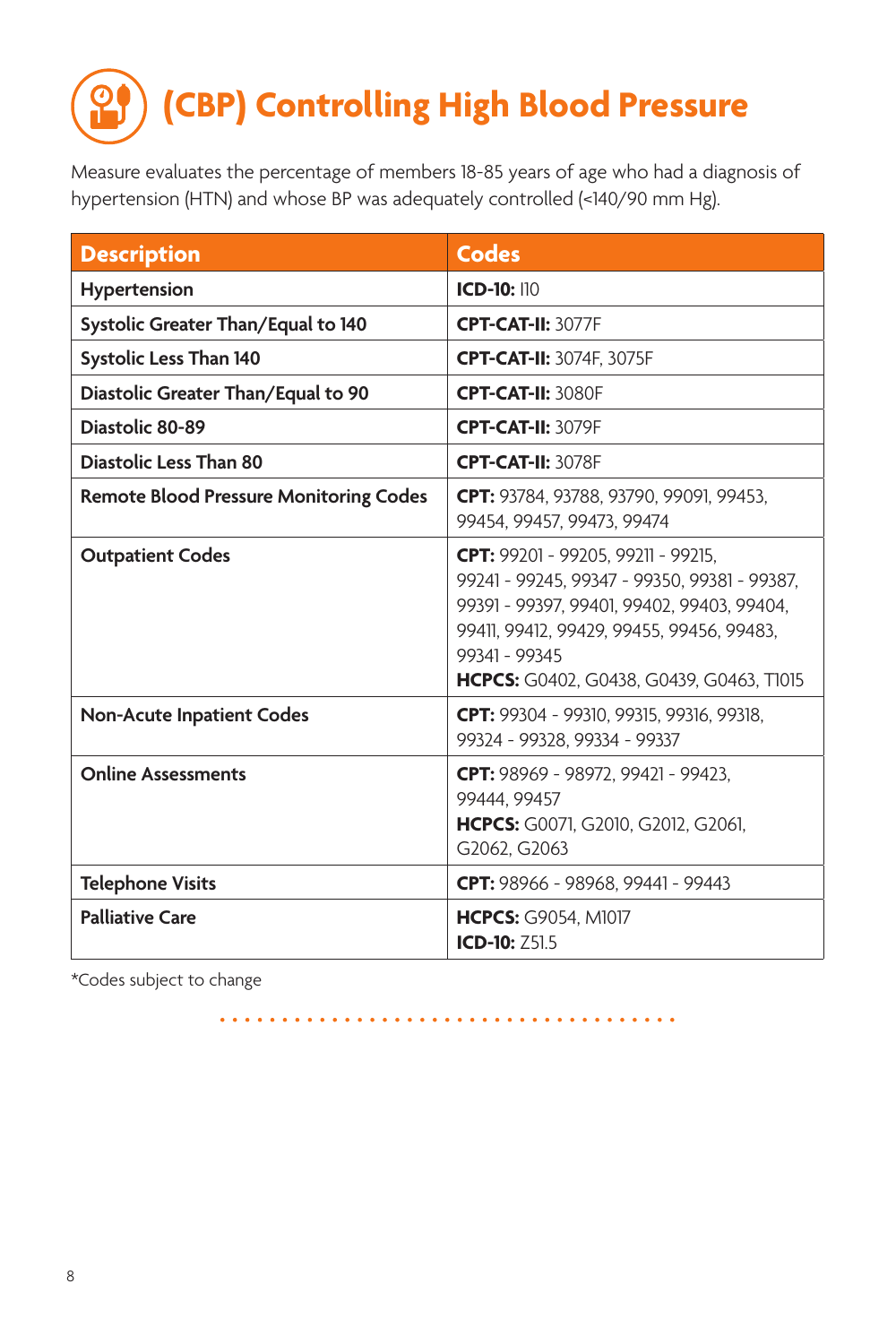## **(CDC) Comprehensive Diabetes Care**

Measure evaluates percentage of members 18-75 years of age with diabetes (type 1 and type 2) who had each of the following:

- Hemoglobin A1c (HbA1c) testing
- Eye exam (retinal) performed
- Medical attention for nephropathy (Medicare only)
- HgA1c poor control (>9.0%)
- HgbA1c control (<8.0%)
- BP control (<140/90 mm Hg)

| <b>Description</b>                                              | <b>Codes</b>                                                                                                                                                                                                                                                               |
|-----------------------------------------------------------------|----------------------------------------------------------------------------------------------------------------------------------------------------------------------------------------------------------------------------------------------------------------------------|
| <b>Palliative Care</b>                                          | <b>HCPCS: G9054, M1017</b><br>$ICD-10: 751.5$                                                                                                                                                                                                                              |
| <b>Outpatient Codes</b>                                         | CPT: 99201 - 99205, 99211 - 99215,<br>99241 - 99245, 99347 - 99350, 99381 - 99387,<br>99391 - 99397, 99401, 99402, 99403, 99404,<br>99411, 99412, 99429, 99455, 99456, 99483,<br>99341 - 99345<br>HCPCS: G0402, G0438, G0439, G0463, G9054,<br>M1017, ICD-10: Z51.5, T1015 |
| <b>Non-Acute Inpatient</b>                                      | CPT: 99304 - 99310, 99315, 99316, 99318,<br>99324 - 99328, 99334 - 99337                                                                                                                                                                                                   |
| <b>Remote BP Monitoring</b>                                     | CPT: 93784, 93788, 93790, 99091, 99453, 99454,<br>99457, 99473, 99474                                                                                                                                                                                                      |
| Diastolic 80-89                                                 | <b>CPT-CAT-II: 3079F</b>                                                                                                                                                                                                                                                   |
| Diastolic Greater Than/Equal To 90                              | <b>CPT-CAT-II: 3080F</b>                                                                                                                                                                                                                                                   |
| Diastolic Less Than 80                                          | <b>CPT-CAT-II: 3078F</b>                                                                                                                                                                                                                                                   |
| Systolic Greater Than/Equal To 140                              | <b>CPT-CAT-II: 3077F</b>                                                                                                                                                                                                                                                   |
| <b>Systolic Less Than 140</b>                                   | <b>CPT-CAT-II: 3074F, 3075F</b>                                                                                                                                                                                                                                            |
| Unilateral Eye Enucleation With a<br><b>Bilateral Modifier</b>  | <b>CPT:</b> 65091, 65093, 65101, 65103, 65105, 65110,<br>65112, 65114<br><b>CPT Modifier: 50</b>                                                                                                                                                                           |
| <b>HbA1c Lab Test</b>                                           | <b>CPT:</b> 83036, 83037                                                                                                                                                                                                                                                   |
| <b>HbA1c Level Less than 7 Codes</b>                            | <b>CPT-CAT-II: 3044F</b>                                                                                                                                                                                                                                                   |
| HbA1c Level Greater Than/Equal to 7<br>and Less than 8          | <b>CPT-CAT-II: 3051F</b>                                                                                                                                                                                                                                                   |
| HbA1c Level Greater Than/Equal to 8<br>and Less than/equal to 9 | $CPT-CAT-II: 3052F$                                                                                                                                                                                                                                                        |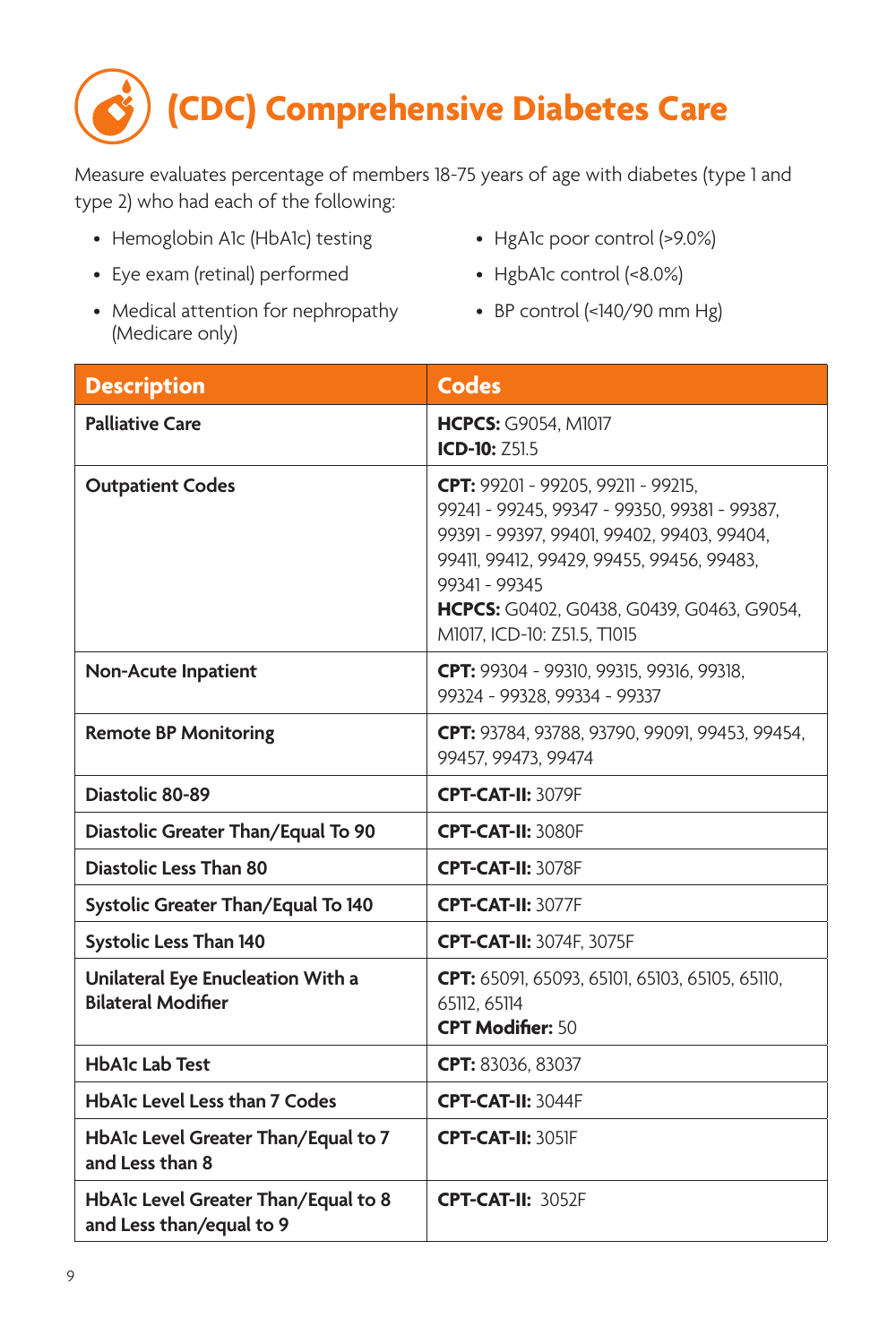### **(CDC) Comprehensive Diabetes Care (Continued)**

| <b>Description</b>                                          | <b>Codes</b>                                                                                     |
|-------------------------------------------------------------|--------------------------------------------------------------------------------------------------|
| <b>HbAlc Greater than 9.0</b>                               | <b>CPT: 83036, 83037</b><br><b>CPT-CAT-II: 3046F</b>                                             |
| <b>Urine Protein Tests</b>                                  | <b>CPT:</b> 81000 - 81003, 81005, 82042 - 82044, 84156<br><b>CPT-CAT-II:</b> 3060F, 3061F, 3062F |
| <b>Nephropathy Treatment</b>                                | <b>CPT-CAT-II: 3066F, 4010F</b>                                                                  |
| <b>Automated Eye Exam</b>                                   | CPT: 92229                                                                                       |
| Diabetic Retinal Screening negative in<br><b>Prior Year</b> | <b>CPT-CAT-II: 3072F</b>                                                                         |
| Eye Exam with Retinopathy                                   | <b>CPT-CAT-II:</b> 2022F, 2024F, 2026F                                                           |
| Eye Exam without Retinopathy                                | <b>CPT-CAT-II:</b> 2023F, 2025F, 2033F                                                           |

\*Codes subject to change



Measure evaluates percentage of adults 66 years and older who had each of the following:

- Advanced care planning
- Medication review
- Functional status assessment
- Pain assessment

| <b>Description</b>                                                                                                                    | <b>Codes</b>                                                                                                             |
|---------------------------------------------------------------------------------------------------------------------------------------|--------------------------------------------------------------------------------------------------------------------------|
| <b>Advanced Care Planning</b>                                                                                                         | <b>CPT: 99483. 99497</b><br><b>CPT-CAT-II: 1123F, 1124F, 1157F, 1158F</b><br><b>HCPCS: S0257</b><br><b>ICD-10:</b> $Z66$ |
| <b>Medication Review</b><br>Would need both CPT-CAT II codes<br>to get credit. 1159F (Medication List) &<br>1160F (Medication Review) | CPT: 90863, 99605, 99606, 99483<br><b>CPT-CAT-II: 1159F, 1160F</b>                                                       |
| <b>Functional Status Assessment</b>                                                                                                   | CPT: 99483<br><b>CPT-CAT-II: 1170F</b><br><b>HCPCS: G0438. G0439</b>                                                     |
| <b>Pain Assessment</b>                                                                                                                | <b>CPT-CAT-II: 1125F. 1126F</b>                                                                                          |

\*Codes subject to change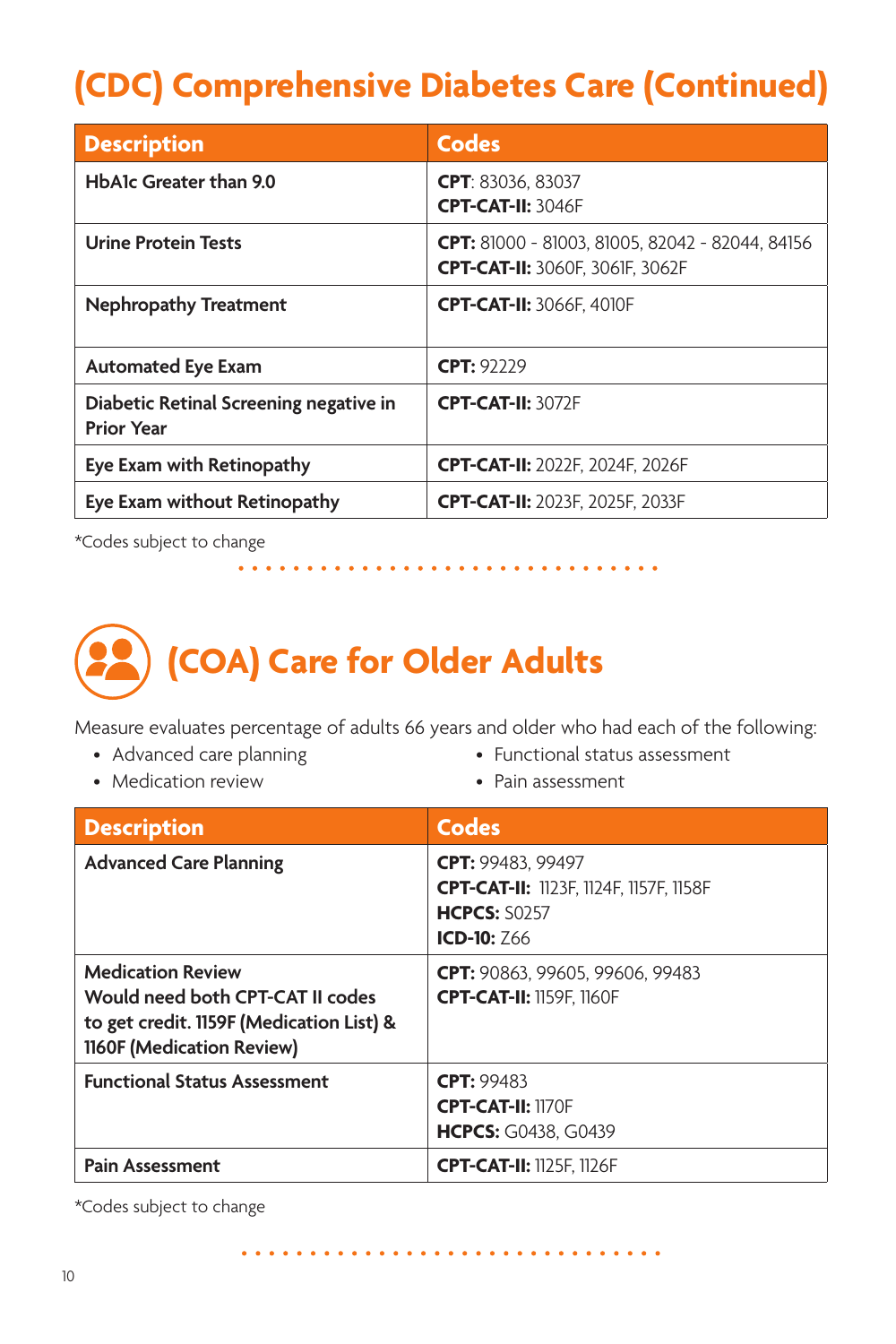

Measure evaluates the percentage of members 50-75 years of age who has had an appropriate screening for colorectal cancer.

| <b>Description</b>            | <b>Codes</b>                                                                                                          |
|-------------------------------|-----------------------------------------------------------------------------------------------------------------------|
| Colonoscopy                   | <b>CPT:</b> 44388 - 44394, 44397, 44401 - 44408,<br>45355, 45378 - 45393, 45398<br><b>HCPCS: G0105, G0121</b>         |
| <b>CT Colonography</b>        | <b>CPT:</b> 74261 - 74263                                                                                             |
| FIT-DNA Lab Test              | CPT: 81528<br><b>HCPCS: G0464</b>                                                                                     |
| <b>Flexible Sigmoidoscopy</b> | <b>CPT:</b> 45330 - 45335, 45337 - 45338,<br>45340 - 45342, 45346 - 45347, 45349 - 45350<br><b>HCPCS: G0104</b>       |
| <b>FOBT Lab Test</b>          | <b>CPT:</b> 82270, 82274<br><b>HCPCS: G0328</b>                                                                       |
| <b>Colorectal Cancer</b>      | <b>HCPCS:</b> G0213, G0214, G0215, G0231<br>ICD-10: C18.0 - C18.9, C19, C20, C21.2, C21.8,<br>C78.5, Z85.038, Z85.048 |
| <b>Palliative Care</b>        | <b>HCPCS:</b> G9054, M1017<br>$ICD-10:751.5$                                                                          |
| <b>Total Colectomy</b>        | <b>CPT:</b> 44150 - 44153, 44155 - 44158, 44210 - 44212                                                               |

\*Codes subject to change

#### **(KED) Kidney Health Evaluation for Patients With Diabetes**

The percentage of members 18–85 years of age with diabetes (Type 1 and Type 2) who received a kidney health evaluation, defined by an estimated glomerular filtration rate (eGFR) *and* a urine albumin-creatinine ratio (uACR), during the measurement year.

| <b>Description</b>                                           | Codes                                                |
|--------------------------------------------------------------|------------------------------------------------------|
| <b>Estimated Glomerular Filtration</b><br><b>Rate (eGFR)</b> | <b>CPT:</b> 80047, 80048, 80050, 80053, 80069, 82565 |
| Urine Albumin-Creatinine Ratio (uACR)                        | <b>CPT:</b> 82043, 82570                             |
| <b>Palliative Care</b>                                       | <b>HCPCS:</b> G9054, M1017<br><b>ICD-10:</b> $Z51.5$ |

\*Codes subject to change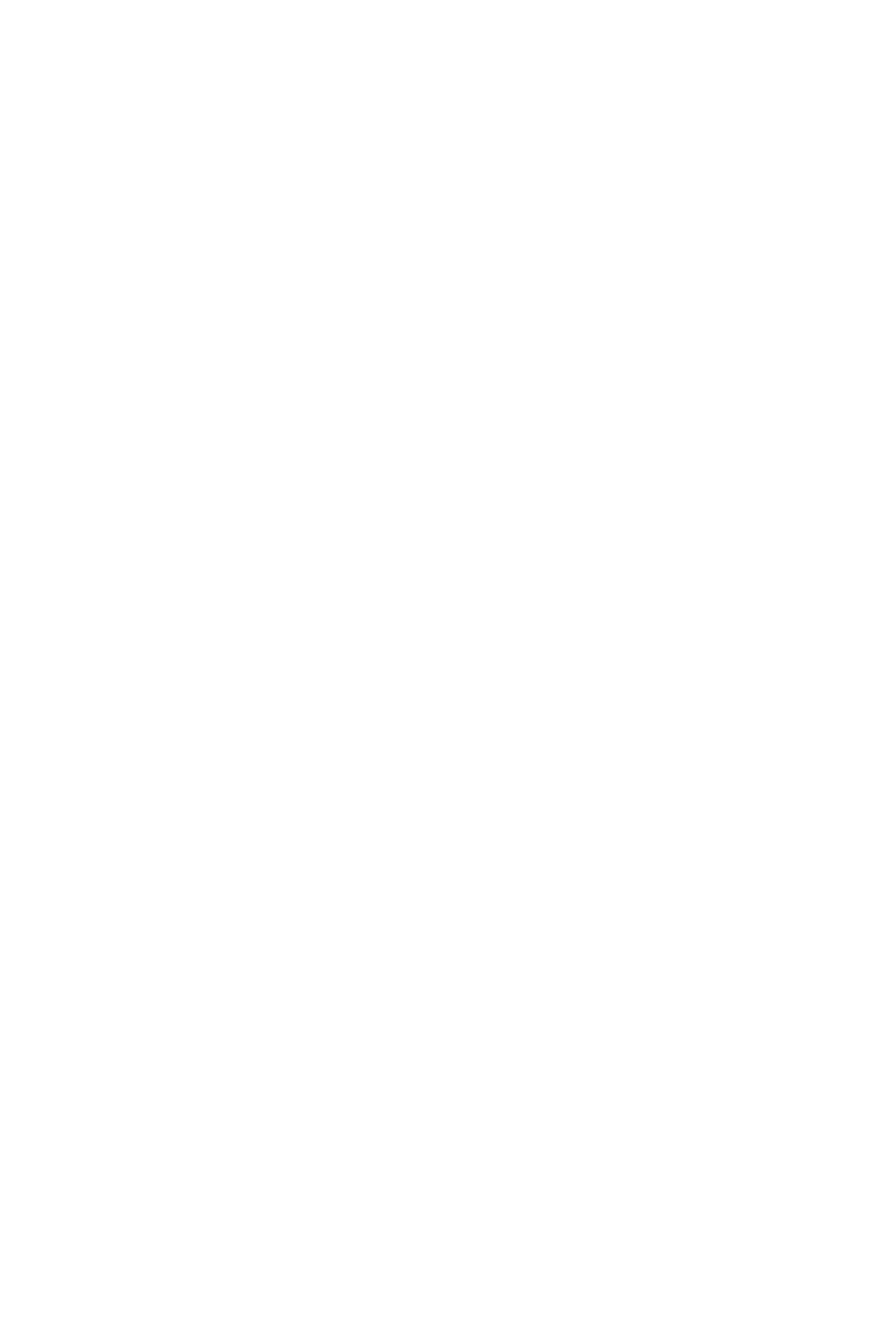#### **How are rates calculated?**

EDIS® M10dU2Mn0cMyUMn0NnAN0dUaMYcMdboMb0T2)M0atYcY2d10dYPUMa0d0Mo1Mf hatYcY2d10dYPUMa0d0Mnoc2Y2d2MorMnN0YtMo1MUcnoAcdU1Ma0d0M2AytYddUaMdo xN0cuMETy1YaMa0d0Mnoc2Y2d2MorMyodfM0atYcY2d10dYPUMa0d0M0caM0M20txNUM 1Uno1aMa0d0uMETy1YaMa0d0M1U8AY1U2M1UPYUbMorM0M10caotM20txNUMorMtUtyU1N 1Uno1a2MdoM0y2d10ndMa0d0Mro1M2U1PYnU2M1UcaU1UaMyAdMdf0dMbU1UMcodM1Uxo1 fU0NdfMxN0cMdfloApfMnN0Yt2fiUcnoAcdU1Ma0d0uMhnnA10dUM0caMdYtUNTMnN0Yt a0d0M1UaAnU2MdfUMcUUaMro1MtUaYn0NM1Uno1aM1UPYUbuMSrM2U1PYnU2M01UMcod yYNNUaM0nnA10dUNTRMdfUTM01UMcodMYcnNAaUaMYcMdfUMn0NnAN0dYocuM

#### How can I improve my HEDIS° scores?

èAytYdMnN0YtfiUcnoAcdU1Ma0d0Mro1MU0nfM0caMUPU1TM2U1PYnUM1UcaU1UaM

- -0eUM2A1UMdf0dMnf01dMaonAtUcd0dYocM1U6Und2M0NNM2U1PYnU2MyYNNUa
- FYNNMio1M1Uxo1dMyTMUcnoAcdU1M2AytY22YocsMro1M0NNMaUNYPU1UaM2U1P 1Up01aNU22MorMnocd10ndM2d0dA2M
- Dc2A1UMdf0dM0NNMnN0YtfiUcnoAcdU1Ma0d0MY2M2AytYddUaMYcM0cM0nnA10 dYtUNTMt0ccUIM
- / Coc2YaU1MYcnNAaYcpMCWmMSSMnoaU2MdoMx1oPYaUM0aaYdYoc0NMaUd0YN 1UaAnUMtUaYn0NM1Uno1aM1U8AU2d2M

mfY2MpAYaUMf02MyUUcMAxa0dUaMbYdfMYcro1t0dYocMrlotMdfUMWBIN@DdMMdfUM &oNAtUMgMmUnfcYn0NM®xUnY.n0dYoc2MyTMlCQhM0caMY2M2AyGUndMdoMnf0cpUM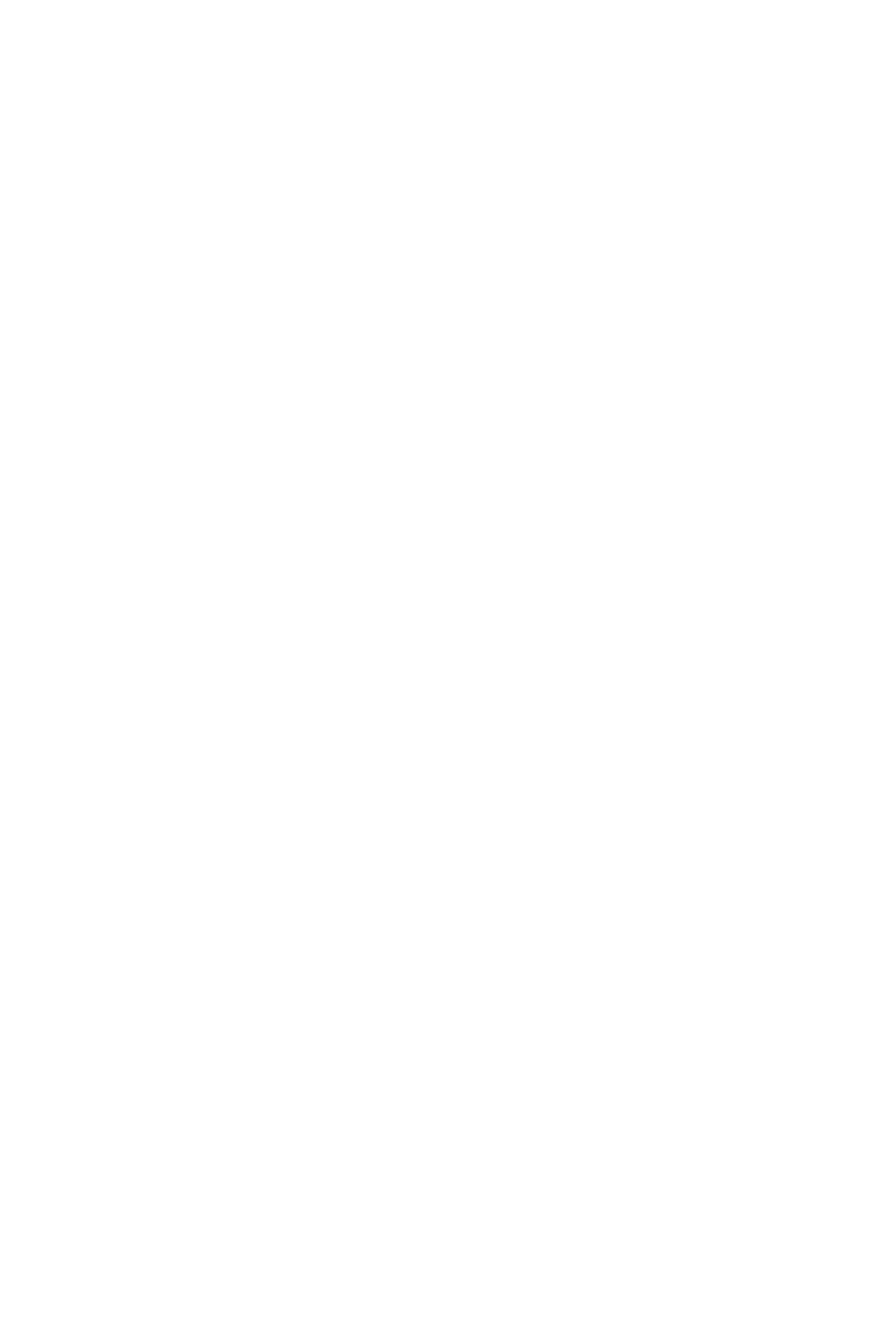# HEDIS® MYM2M0IM®1EDU w.nc <sup>q</sup>aoragHgE

## pd2®ad2M®D0Yd2ateDd0o®rDfDe

HEDIS is a registered trademark of the National Committee for Quality Assurance (NCQA). The HEDIS measures and specifications were developed by and are owned by NCQA. NCQA holds a copyright in these materials and may rescind or alter these materials at any time. Users of the HEDIS measures and specifications shall not have the right to alter, enhance, or otherwise modify the HEDIS measures and specifications, and shall not disassemble, recompile, or reverse engineer the HEDIS measures and specifications. Anyone desiring to use or reproduce the materials, subject to licensed user restrictions, without modification for an internal non-commercial purpose may do so without obtaining any approval from NCQA. Use of the Rules for Allowable Adjustments of HEDIS to make permitted adjustments of the materials does not constitute a modification. All other uses, including a commercial use, or any external reproduction, distribution, or publication must be approved by NCQA and are subject to a license at the discretion of NCQA.

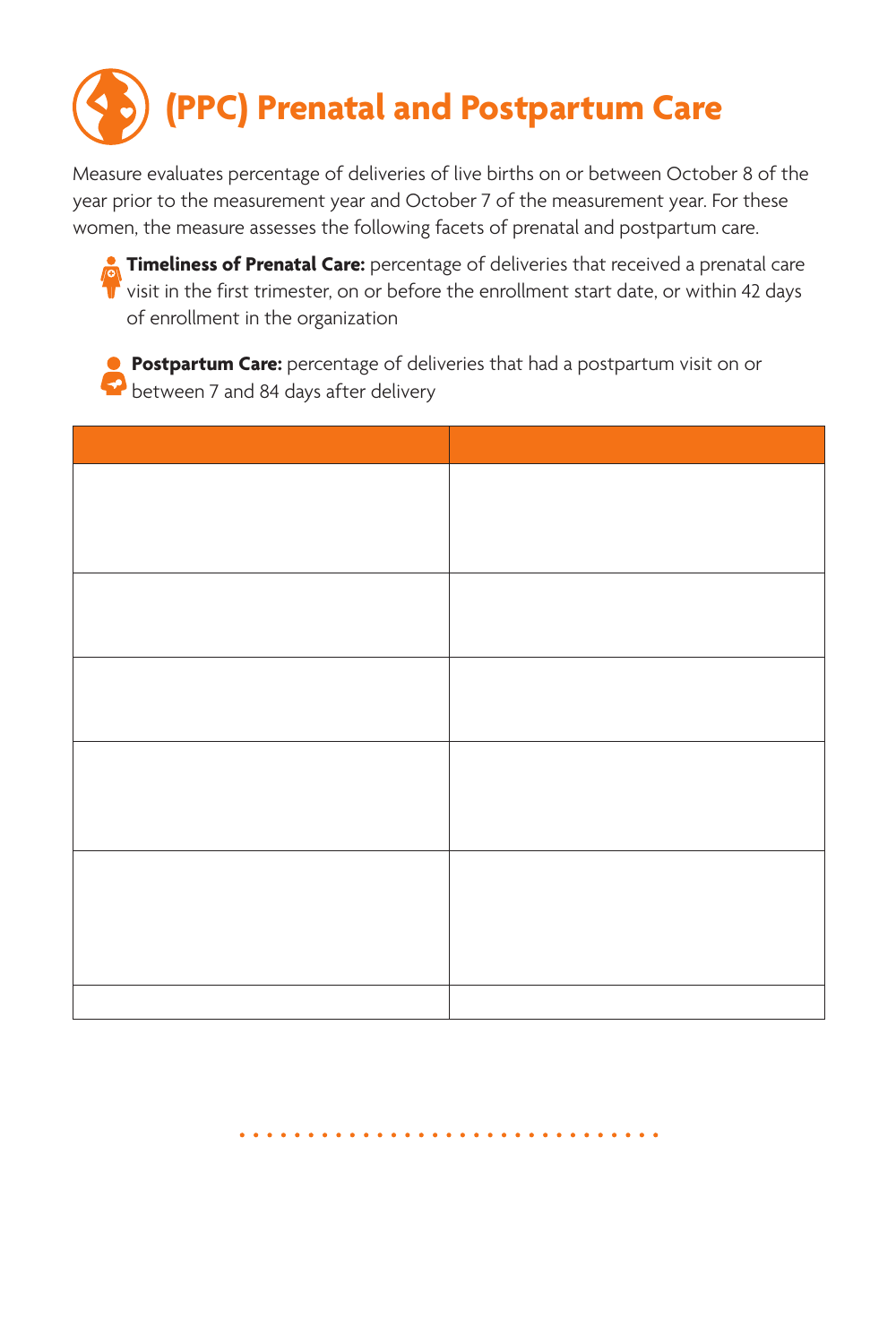# **Pediatric Health**

#### **(ADD) Follow-up Care for Children Prescribed ADHD Medication**

Measure evaluates percentage of children newly prescribed attention deficit hyperactivity disorder (ADHD) medication who had at least three follow-up care visits within a 10-month period, one of which was within 30 days of when the first ADHD medication was dispensed.

#### **Two rates are reported:**

- **Initiation Phase:** percentage of members 6-12 years of age as of the IPSD with an ambulatory prescription dispensed for ADHD medication, who had one follow-up visit with practitioner with prescribing authority during the 30-day Initiation Phase
- **2 Continuation and Maintenance (C&M) Phase:** percentage of members 6-12 years of age as of the IPSD with an ambulatory prescription dispensed for ADHD medication, who remained on the medication for at least 210 days and who, in addition to the visit in the Initiation Phase, had at least two follow-up visits with a practitioner within 270 days (9 months) after the Initiation Phase

| <b>Description</b>         | Codes                                                                                                                                                                                                                                                              |
|----------------------------|--------------------------------------------------------------------------------------------------------------------------------------------------------------------------------------------------------------------------------------------------------------------|
| <b>An Outpatient Visit</b> | <b>CPT:</b> 90791, 90792, 90832 - 90834, 90836 - 90840, 90845,<br>90847, 90849, 90853, 90875, 90876, 99221 - 99223,<br>99231 - 99233, 99238, 99239, 99251 - 99255<br><b>POS:</b> 03, 05, 07, 09, 11, 12, 13, 14, 15, 16, 17, 18, 19, 20, 22, 33, 49,<br>50, 71, 72 |



**For more information, visit www.ncqa.org** 19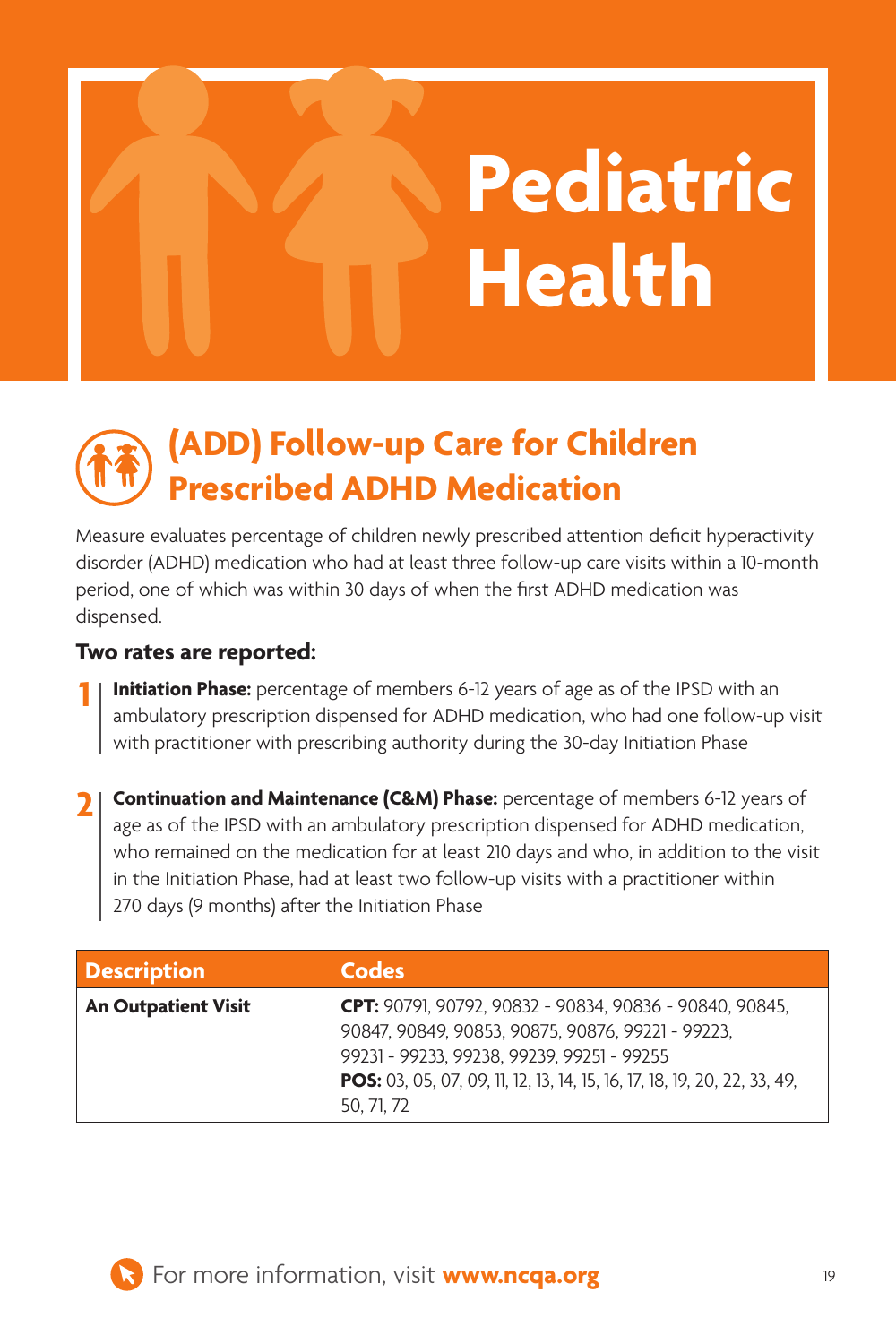#### **(ADD) Follow-up Care for Children Prescribed ADHD Medication (Continued)**

| <b>Description</b>                                                                                     | <b>Codes</b>                                                                                                                                                                                                                                                                                                                                                                                                                                                                                    |
|--------------------------------------------------------------------------------------------------------|-------------------------------------------------------------------------------------------------------------------------------------------------------------------------------------------------------------------------------------------------------------------------------------------------------------------------------------------------------------------------------------------------------------------------------------------------------------------------------------------------|
| <b>BH Outpatient Visit</b>                                                                             | CPT: 98960 - 98962, 99078, 99201 - 99205, 99211 - 99215,<br>99241 - 99245, 99341 - 99345, 99347 - 99350,<br>99381 - 99387, 99391 - 99397, 99401 - 99404, 99411, 99412,<br>99510, 99483<br>HCPCS: G0155, G0176, G0177, G0409, G0463, H0002, H0004,<br>НООЗІ, НООЗ4, НООЗ6, НООЗ7, НООЗ9, НОО40, Н2ООО, Н2О10,<br>H <sub>2011</sub> , H <sub>2013</sub> , H <sub>2014</sub> , H <sub>2015</sub> , H <sub>2016</sub> , H <sub>2017</sub> , H <sub>2018</sub> , H <sub>2019</sub> ,<br>H2020, T1015 |
| <b>Observation Visit</b>                                                                               | CPT: 99217 - 99220                                                                                                                                                                                                                                                                                                                                                                                                                                                                              |
| <b>Health and Behavior</b><br>Assessment/Intervention                                                  | CPT: 96150 - 96154, 96156, 96158, 96159, 96164, 96165, 96167,<br>96168, 96170, 96171                                                                                                                                                                                                                                                                                                                                                                                                            |
| <b>Visit Setting Unspecified</b><br><b>Value Set with Partial</b><br><b>Hospitalization POS</b>        | CPT: 90791, 90792, 90832 - 90834, 90836 - 90840, 90845,<br>90847, 90849, 90853, 90875, 90876, 99221 - 99223,<br>99231 - 99233, 99238, 99239, 99251 - 99255<br><b>POS: 52</b>                                                                                                                                                                                                                                                                                                                    |
| Partial Hospitalization/<br><b>Intensive Outpatient</b>                                                | <b>HCPCS:</b> G0410, G0411, H0035, H2001, H2012, S0201, S9480,<br>S9484, S9485                                                                                                                                                                                                                                                                                                                                                                                                                  |
| <b>Telehealth Visit</b>                                                                                | CPT: 90791, 90792, 90832 - 90834, 90836 - 90840, 90845,<br>90847, 90849, 90853, 90875, 90876, 99221 - 99223,<br>99231 - 99233, 99238, 99239, 99251 - 99255<br><b>POS: 02</b>                                                                                                                                                                                                                                                                                                                    |
| <b>Telephone Visits</b>                                                                                | <b>CPT:</b> 98966 - 98968, 99441 - 99443                                                                                                                                                                                                                                                                                                                                                                                                                                                        |
| E-visit/Virtual Check-In                                                                               | CPT: 98969 - 98972, 99421 - 99423, 99444, 99457<br>HCPCS: G2010, G2012, G2061, G2062, G2063                                                                                                                                                                                                                                                                                                                                                                                                     |
| <b>Visit Setting Unspecified</b><br><b>Value Set with Community</b><br><b>Mental Health Center POS</b> | CPT: 90791, 90792, 90832 - 90834, 90836 - 90840, 90845,<br>90847, 90849, 90853, 90875, 90876, 99221 - 99223,<br>99231 - 99233, 99238, 99239, 99251 - 99255<br><b>POS: 53</b>                                                                                                                                                                                                                                                                                                                    |

NOTE: Codes subject to change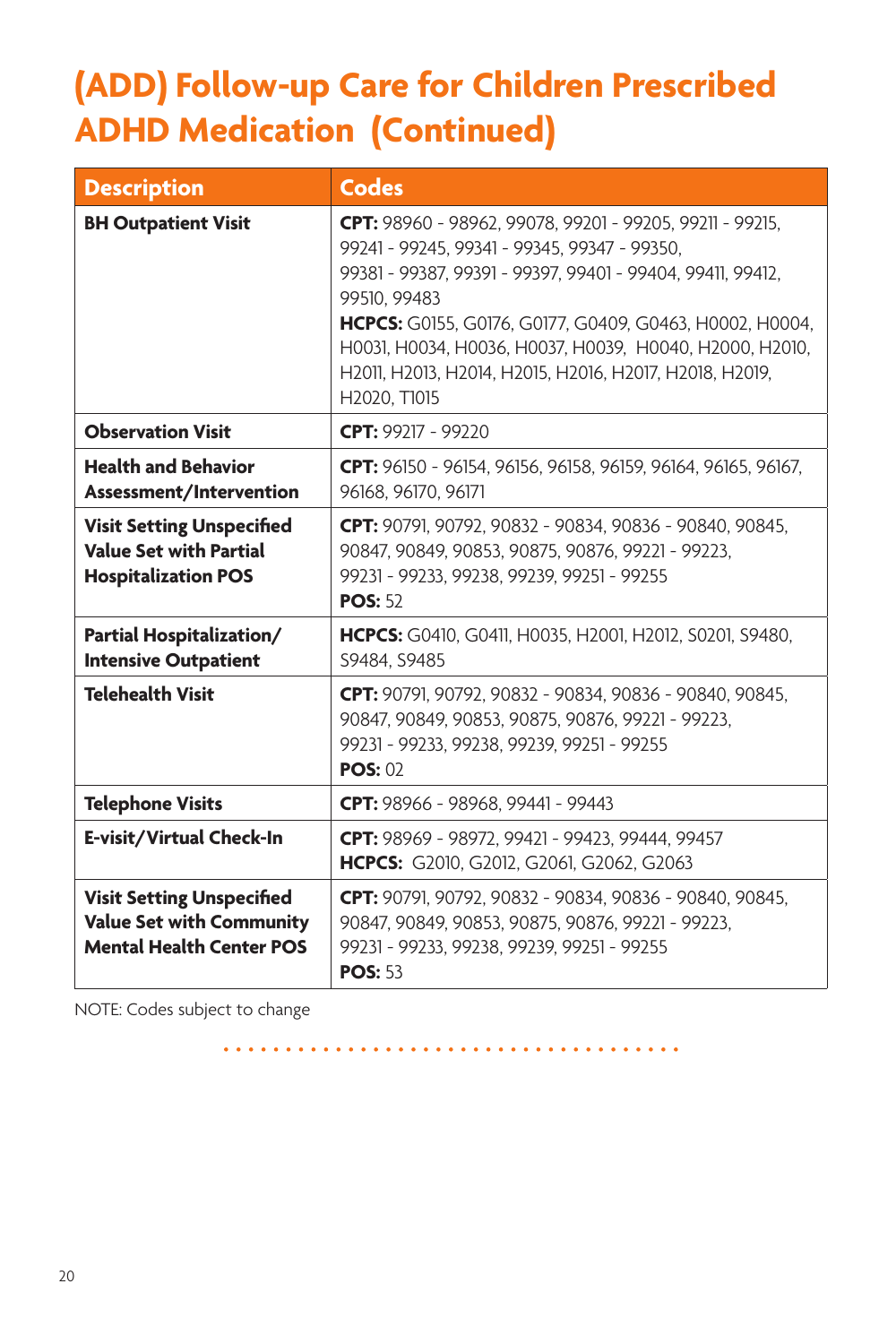### **(APM) Metabolic Monitoring for Children and Adolescents on Antipsychotics**

This measure demonstrates the percentage of children and adolescents 1-17 years of age who had two or more antipsychotic prescriptions and had metabolic testing.

#### **Three rates reported:**

- **1** Percentage of children and adolescents on antipsychotics who received blood glucose testing
- **2** Percentage of children and adolescents on antipsychotics who received cholesterol testing
- **3** Percentage of children and adolescents on antipsychotics who received blood glucose and cholesterol testing

| <b>Description (Need either A1c or</b><br><b>Glucose and LCL-C or Cholesterol)</b> | <b>Codes</b>                                                                            |
|------------------------------------------------------------------------------------|-----------------------------------------------------------------------------------------|
| <b>HbAlc Lab Tests</b>                                                             | <b>CPT:</b> 83036, 83037<br><b>CPT-CAT-II:</b> 3044F, 3046F, 3051F, 3052F               |
| <b>Glucose Lab Tests</b>                                                           | <b>CPT:</b> 80047, 80048, 80050, 80053, 80069,<br>82947, 82950, 82951                   |
| <b>LDL-C Lab Tests</b>                                                             | <b>CPT:</b> 80061, 83700, 83701, 83704, 83721<br><b>CPT-CAT-II:</b> 3048F, 3049F, 3050F |
| <b>Cholesterol Lab Tests</b>                                                       | <b>CPT:</b> 82465, 83718, 83722, 84478                                                  |

\*Codes subject to change

## **(CIS) Childhood Immunization Status**

This measure demonstrates the percentage of children 2 years of age who completed immunizations on or before child's second birthday.

| <b>Description</b> | Codes                                                                                      |
|--------------------|--------------------------------------------------------------------------------------------|
| DTaP (4 dose)      | <b>CPT:</b> 90698, 90700, 90723<br><b>CVX:</b> 20, 50, 106, 107, 110, 120                  |
| HIB (3 dose)       | <b>CPT:</b> 90644, 90647, 90648, 90698, 90748<br>CVX: 17, 46, 47, 48, 49, 50, 51, 120, 148 |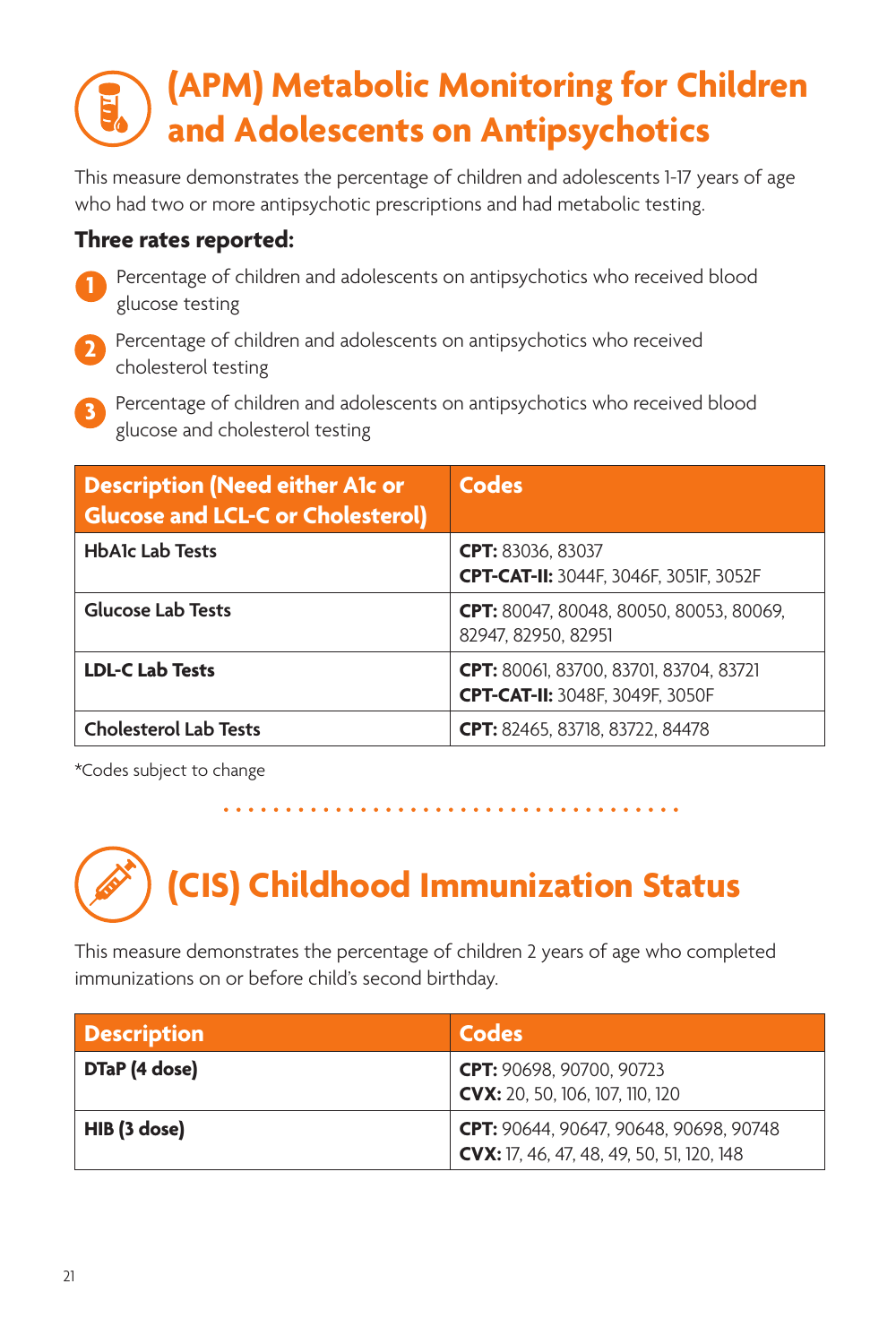### **(CIS) Childhood Immunization Status (Continued)**

| <b>Description</b>                                                                             | <b>Codes</b>                                                                                                                                                                                                                                                                                      |
|------------------------------------------------------------------------------------------------|---------------------------------------------------------------------------------------------------------------------------------------------------------------------------------------------------------------------------------------------------------------------------------------------------|
| Newborn Hep B (3 dose)                                                                         | CPT: 90723, 90740, 90744, 90747, 90748<br>CVX: 08, 44, 45, 51, 110<br><b>HCPCS: G0010</b><br>ICD-10: B16.0, B16.1, B16.2, B16.9, B17.0, B18.0,<br>B18.1, B19.10, B19.11                                                                                                                           |
| IPV (3 dose)                                                                                   | CPT: 90698, 90713, 90723<br>CVX: 10, 89, 110, 120                                                                                                                                                                                                                                                 |
| MMR (1 dose)                                                                                   | <b>CPT:</b> 90704 - 90708, 90710<br>CVX: 05, 03, 94, 04, 07, 06<br>ICD-10: B05.0, B05.1, B05.2, B05.3, B05.4,<br>B05.81, B05.89, B05.9, B26.0, B26.1, B26.2,<br>B26.3, B26.81, B26.82. B26.83, B26.84, B26.85,<br>B26.89, B26.9, B06.00, B06.01, B06.02, B06.09,<br>B06.81, B06.82, B06.89, B06.9 |
| <b>Pneumococcal Conjugate PCV (4 dose)</b>                                                     | CPT: 90670<br>CVX: 133. 152<br><b>HCPCS: G0009</b>                                                                                                                                                                                                                                                |
| Varicella VZV (1 dose)                                                                         | CPT: 90710, 90716<br><b>CVX: 21, 94</b><br><b>ICD-10:</b> B01.0, B01.11, B01.12, B01.2, B01.81,<br>B01.89, B01.9, B02.0, B02.1, B02.21, B02.22,<br>B02.23, B02.24, B02.29, B02.30, B02.31, B02.32,<br>B02.33, B02.34, B02.39, B02.7, B02.8, B02.9                                                 |
| Hep A (1 dose)                                                                                 | <b>CPT: 90633</b><br><b>CVX:</b> 31, 83, 85<br>ICD-10: B15.0, B15.9                                                                                                                                                                                                                               |
| Influenza Flu (2 dose)<br>LAIV vaccination must be administered on<br>the child's 2nd birthday | CPT: 90655, 90657, 90660, 90661, 90672,<br>90673, 90685 - 90689<br>CVX: 88, 140, 141, 150, 153, 155, 158, 161, 111, 149<br><b>HCPCS: G0008</b>                                                                                                                                                    |
| <b>Rotavirus (2 Dose)</b>                                                                      | CPT: 90681<br>CVX: 119                                                                                                                                                                                                                                                                            |
| <b>Rotavirus (3 Dose)</b>                                                                      | <b>CPT: 90680</b><br><b>CVX: 116, 122</b>                                                                                                                                                                                                                                                         |

NOTE: Codes subject to change NOTE: Rotavirus is either 2 dose **OR** 3 dose for compliancy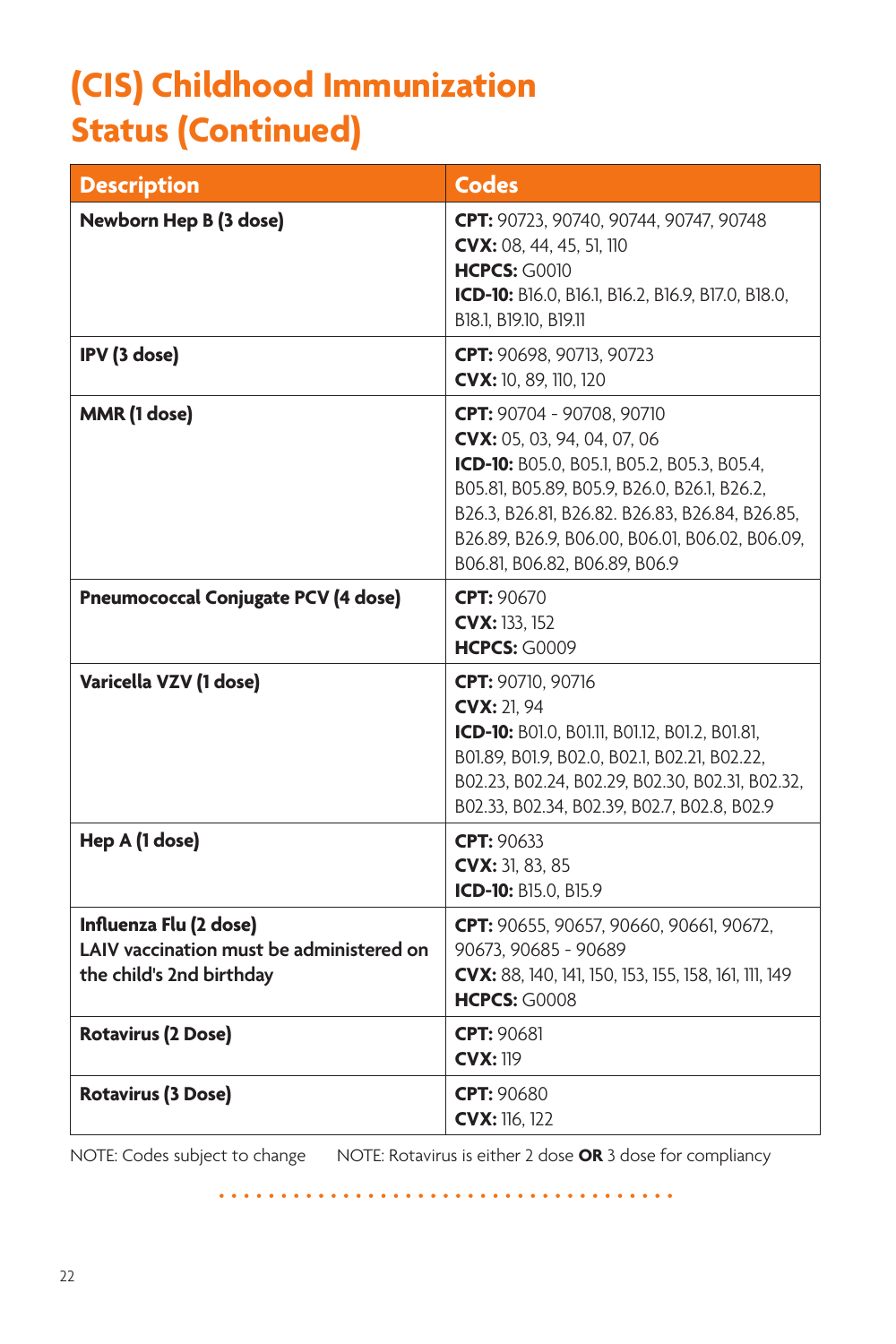## **(IMA) Immunizations for Adolescents**

Measure evaluates percentage of adolescents 13 years of age who completed immunizations on or before member's 13th birthday

| <b>Description</b>                                      | Codes                                                                |
|---------------------------------------------------------|----------------------------------------------------------------------|
| Meningococcal -serogroup A,C,W, and Y:<br>$(1$ dose $)$ | <b>CPT: 90619, 90734</b><br><b>CVX:</b> 108, 114, 136, 147, 167, 203 |
| Tdap (1 dose)                                           | <b>CPT: 90715</b><br>CVX: 115                                        |
| HPV (2 or 3 dose series)                                | <b>CPT:</b> 90649 - 90651<br><b>CVX:</b> 62, 118, 137, 165           |

\*Codes subject to change

## **(LSC) Lead Screening in Children**

Measure evaluates percentage of children 2 years of age who had one or more capillary or venous lead blood test for lead poisoning by their second birthday

| 83655 |  |
|-------|--|

\*Codes subject to change

#### **(W30) Well-Child Visits in the First 30 Months of Life**

The percentage of members who had the following number of well-child visits with a PCP during the measurement year.



**1 Well-Child Visits in the First 15 Months.** Children who turned 15 months old during the measurement year: Six or more well-child visits.



**2 Well-Child Visits for Age 15 Months–30 Months.** Children who turned 30 months old during the measurement year: Two or more well-child visits.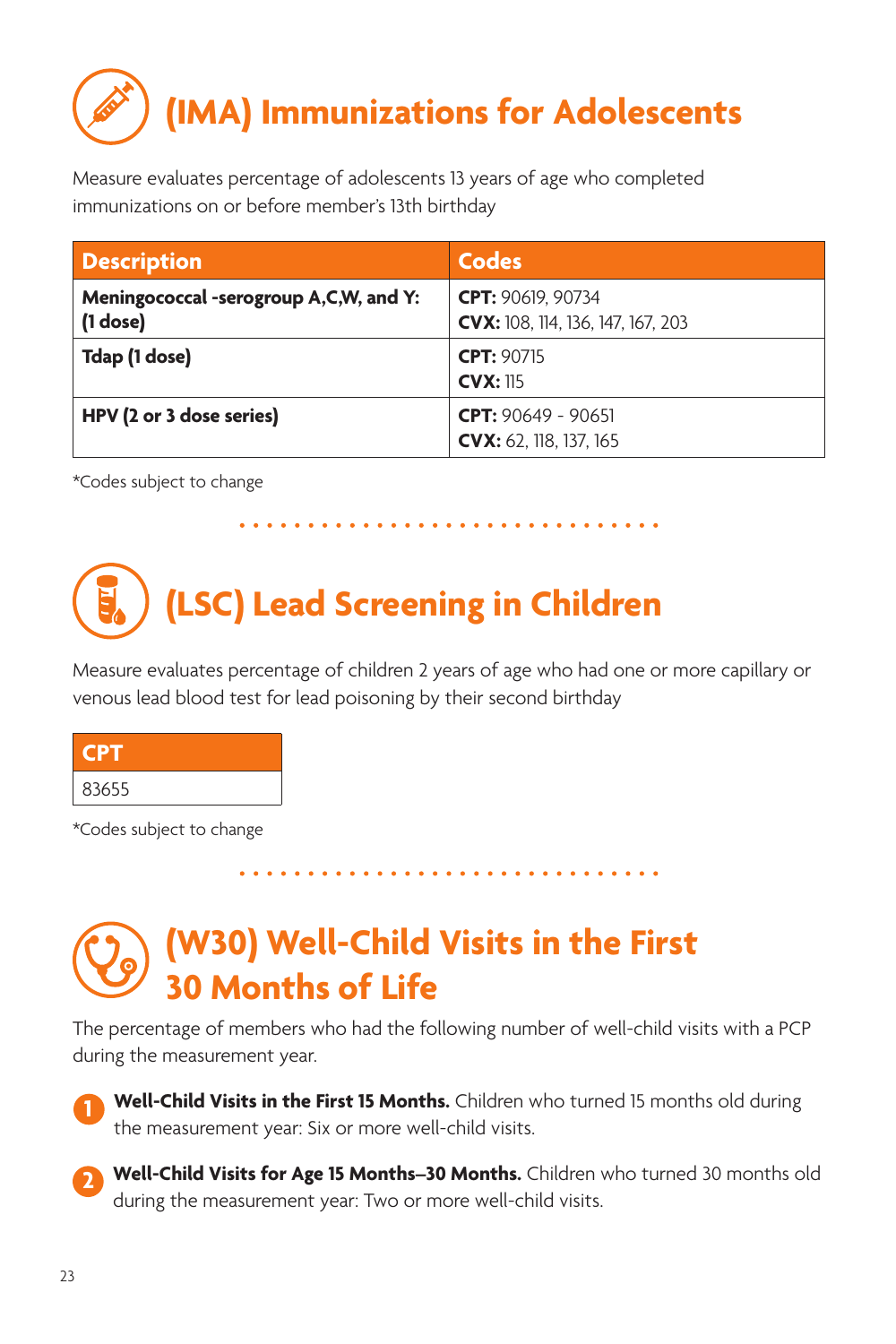### **(WCV) Child and Adolescent Well-Care Visits**

Members 3-21 years of age who had a least one comprehensive well-care visit with a PCP or an OB/GYN

| <b>CPT</b>                           | <b>HCPCS</b>        | $ICD-10$                                                   |
|--------------------------------------|---------------------|------------------------------------------------------------|
| 99381, 99382, 99391, 99392,<br>99461 | G0438, G0439, S0302 | Z00.110, Z00.111, Z00.121,<br>Z00.129, Z00.2, Z76.1, Z76.2 |

\*Codes subject to change

| <b>CPT</b>                                         | <b>HCPCS</b> | $ICD-10$                                                           |
|----------------------------------------------------|--------------|--------------------------------------------------------------------|
| 99382 - 99385, 99391 - 99395   G0438, G0439, S0302 |              | Z00.00, Z00.01, Z00.121,<br>Z00.129, Z00.2, Z00.3, Z02.5,<br>Z76.2 |

\*Codes subject to change

**(WCC) Weight Assessment and Counseling for Nutrition and Physical Activity for Children/Adolescents** 

This measure demonstrates the percentage of members 3-17 years of age who had an outpatient visit with a PCP or OB/GYN and who had evidence of the following:

- 
- BMI Percentile Counseling for physical activity
- Counseling for Nutrition

| <b>Description</b>          | <b>Codes</b>                                                                                      |
|-----------------------------|---------------------------------------------------------------------------------------------------|
| <b>BMI Percentile</b>       | ICD-10: Z68.51, Z68.52, Z68.53, Z68.54                                                            |
| <b>Description</b>          | <b>Codes</b>                                                                                      |
| <b>Nutrition Counseling</b> | <b>CPT:</b> $97802 - 97804$<br>HCPCS: G0270, G0271, G0447, S9449, S9452, S9470<br>$ICD-10: Z71.3$ |
| <b>Physical Activity</b>    | <b>HCPCS: G0447, S9451</b><br>ICD-10: Z02.5, Z71.82                                               |

\*Codes subject to change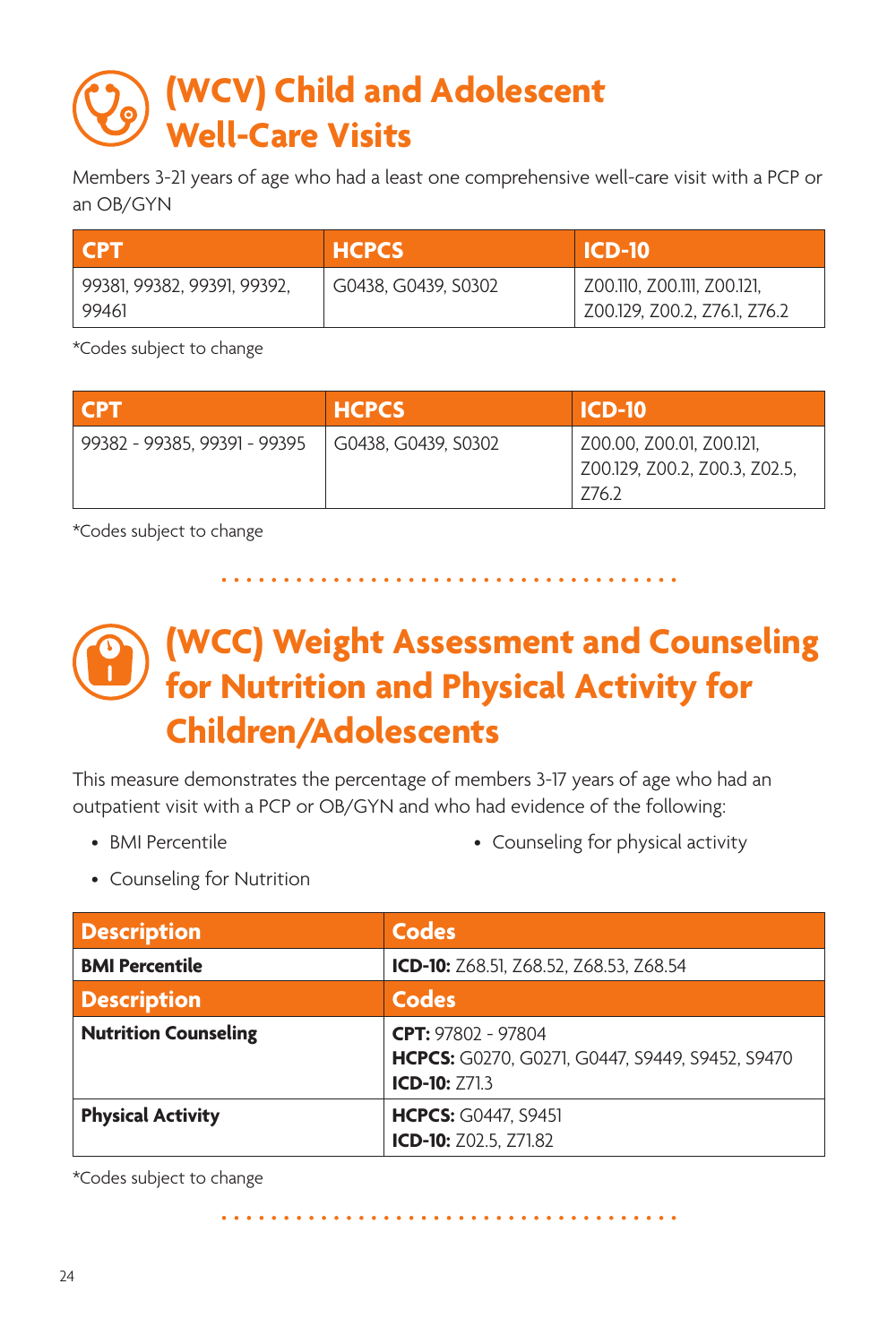# **General Health**



Measure evaluates the percentage of members 5-64 years of age who were identified as having persistent asthma and had a ratio of controller medications to total asthma medication of 0.50 or greater.

- **Step 1:** For each member, count the units of asthma controller medications (Asthma Controller Medications List) dispensed during the measurement year.
- **Step 2:** For each member, count the units of asthma reliever medications (Asthma Reliever Medications List) dispensed during the measurement year.
	- – For each member, sum the units calculated in step 1 and step 2 to determine units of total asthma medications
	- For each member, calculate ratio using the below:
	- Units of Controller Medications/Units of Total Asthma Medications

| <b>Description</b>            | <b>Prescriptions</b>         | <b>Medication Lists</b>                    | <b>Route</b> |
|-------------------------------|------------------------------|--------------------------------------------|--------------|
| Antiasthmatic<br>combinations | · Dyphylline-<br>guaifenesin | Dyphylline Guaifenesin<br>Medications List | Oral         |
| <b>Antibody inhibitors</b>    | $\bullet$ Omalizumab         | Omalizumah<br><b>Medications List</b>      | Injection    |
| Anti-interleukin-4            | • Dupilumab                  | Dupilumab<br>Medications List              | Injection    |
| Anti-interleukin-5            | • Benralizumab               | Benralizumab<br><b>Medications List</b>    | Injection    |
| Anti-interleukin-5            | • Mepolizumab                | Mepolizumab<br>Medications List            | Injection    |

#### *Asthma Controller Medications*

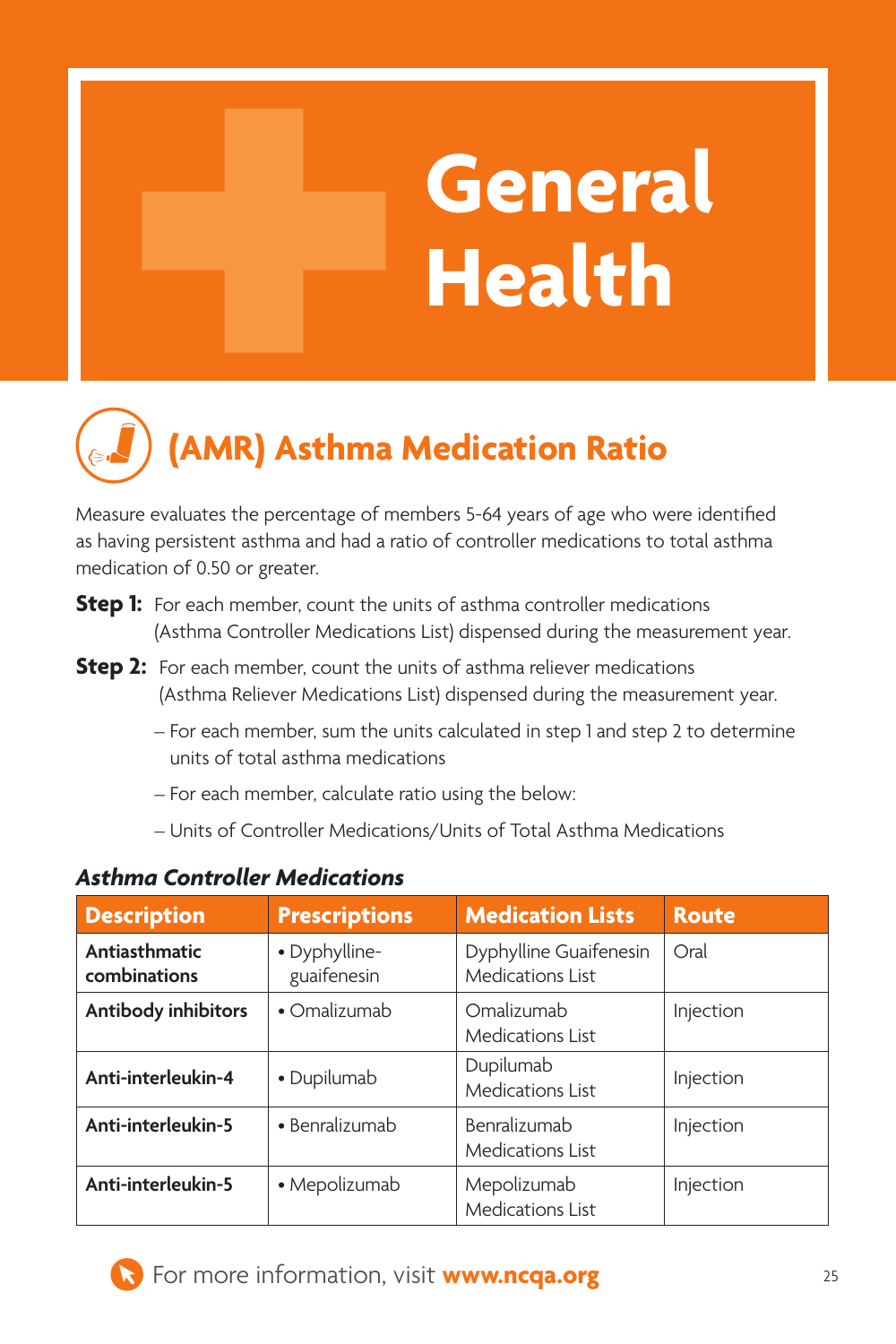### **(AMR) Asthma Medication Ratio (Continued)**

| <b>Description</b>                     | <b>Prescriptions</b>         | <b>Medication Lists</b>                                 | <b>Route</b> |
|----------------------------------------|------------------------------|---------------------------------------------------------|--------------|
| Anti-interleukin-5                     | · Reslizumab                 | Reslizumab<br><b>Medications List</b>                   | Injection    |
| Inhaled steroid<br>combinations        | · Budesonide-<br>formoterol  | <b>Budesonide Formoterol</b><br><b>Medications List</b> | Inhalation   |
| <b>Inhaled steroid</b><br>combinations | • Fluticasone-<br>salmeterol | Fluticasone Salmeterol<br><b>Medications List</b>       | Inhalation   |
| Inhaled steroid<br>combinations        | • Fluticasone-<br>vilanterol | Fluticasone Vilanterol<br><b>Medications List</b>       | Inhalation   |
| Inhaled steroid<br>combinations        | • Formoterol-<br>mometasone  | Formoterol<br>Mometasone<br><b>Medications List</b>     | Inhalation   |
| <b>Inhaled</b><br>corticosteroids      | • Beclomethasone             | Beclomethasone<br><b>Medications List</b>               | Inhalation   |
| <b>Inhaled</b><br>corticosteroids      | · Budesonide                 | Budesonide<br><b>Medications List</b>                   | Inhalation   |
| <b>Inhaled</b><br>corticosteroids      | · Ciclesonide                | Ciclesonide<br><b>Medications List</b>                  | Inhalation   |
| <b>Inhaled</b><br>corticosteroids      | · Flunisolide                | Flunisolide<br><b>Medications List</b>                  | Inhalation   |
| <b>Inhaled</b><br>corticosteroids      | • Fluticasone                | Fluticasone<br><b>Medications List</b>                  | Inhalation   |
| <b>Inhaled</b><br>corticosteroids      | • Mometasone                 | Mometasone<br><b>Medications List</b>                   | Inhalation   |
| Leukotriene<br>modifiers               | · Montelukast                | Montelukast<br><b>Medications List</b>                  | Oral         |
| Leukotriene<br>modifiers               | · Zafirlukast                | Zafirlukast<br><b>Medications List</b>                  | Oral         |
| Leukotriene<br>modifiers               | · Zileuton                   | Zileuton<br><b>Medications List</b>                     | Oral         |
| Methylxanthines                        | • Theophylline               | Theophylline<br><b>Medications List</b>                 | Oral         |

#### *Asthma Controller Medications (Continued)*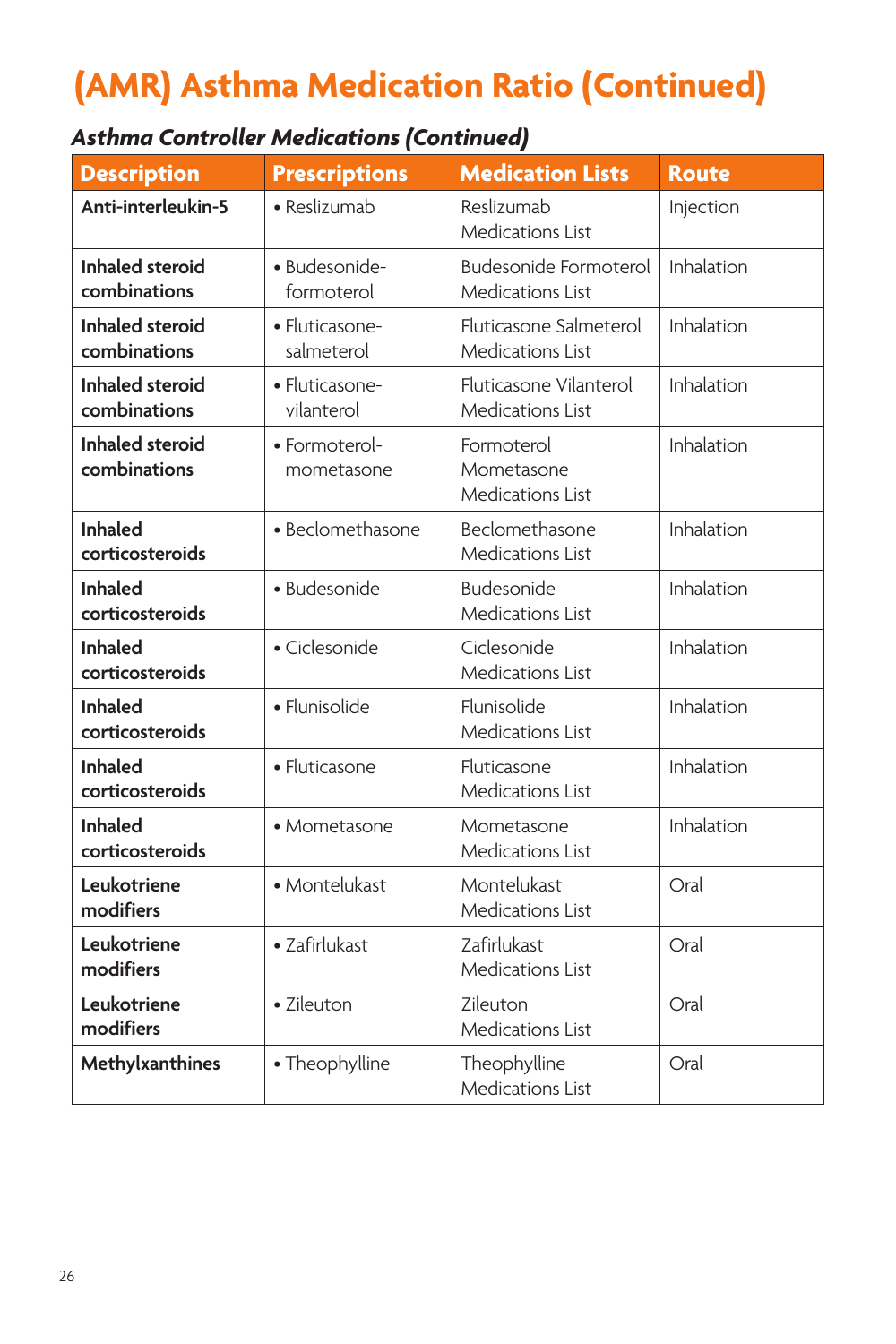## **(AMR) Asthma Medication Ratio (Continued)**

#### *Asthma Reliever Medications*

| <b>Description</b>                                      | <b>Prescriptions</b> | <b>Medication Lists Route</b>           |            |
|---------------------------------------------------------|----------------------|-----------------------------------------|------------|
| Short-acting, inhaled<br>beta-2 agonists                | Albuterol            | Albuterol<br><b>Medications List</b>    | Inhalation |
| Short-acting, inhaled   Levalbuterol<br>beta-2 agonists |                      | Levalbuterol<br><b>Medications List</b> | Inhalation |

## **(CWP) Appropriate Testing for Pharyngitis**

This measure demonstrates the percentage of episodes for members 3 years and older where the member was diagnosed with pharyngitis, dispensed an antibiotic, and received a group A streptococcus (strep) test for the episode.

#### **CPT**

87070, 87071, 87081, 87430, 87650 - 87652, 87880

NOTE: Codes subject to change

#### **(FUH) Follow-Up After Hospitalization for Mental Illness**

Measure evaluates percentage of discharges for members 6 years of age and older who were hospitalized for treatment of selected mental illness or intentional self-harm diagnoses and who had a follow-up visit with a mental health provider.

#### **Two rates are reported:**

 Discharges for which the member received **follow-up within 30 days after discharge 1**

**2** Discharges for which the member received **follow-up within 7 days after discharge**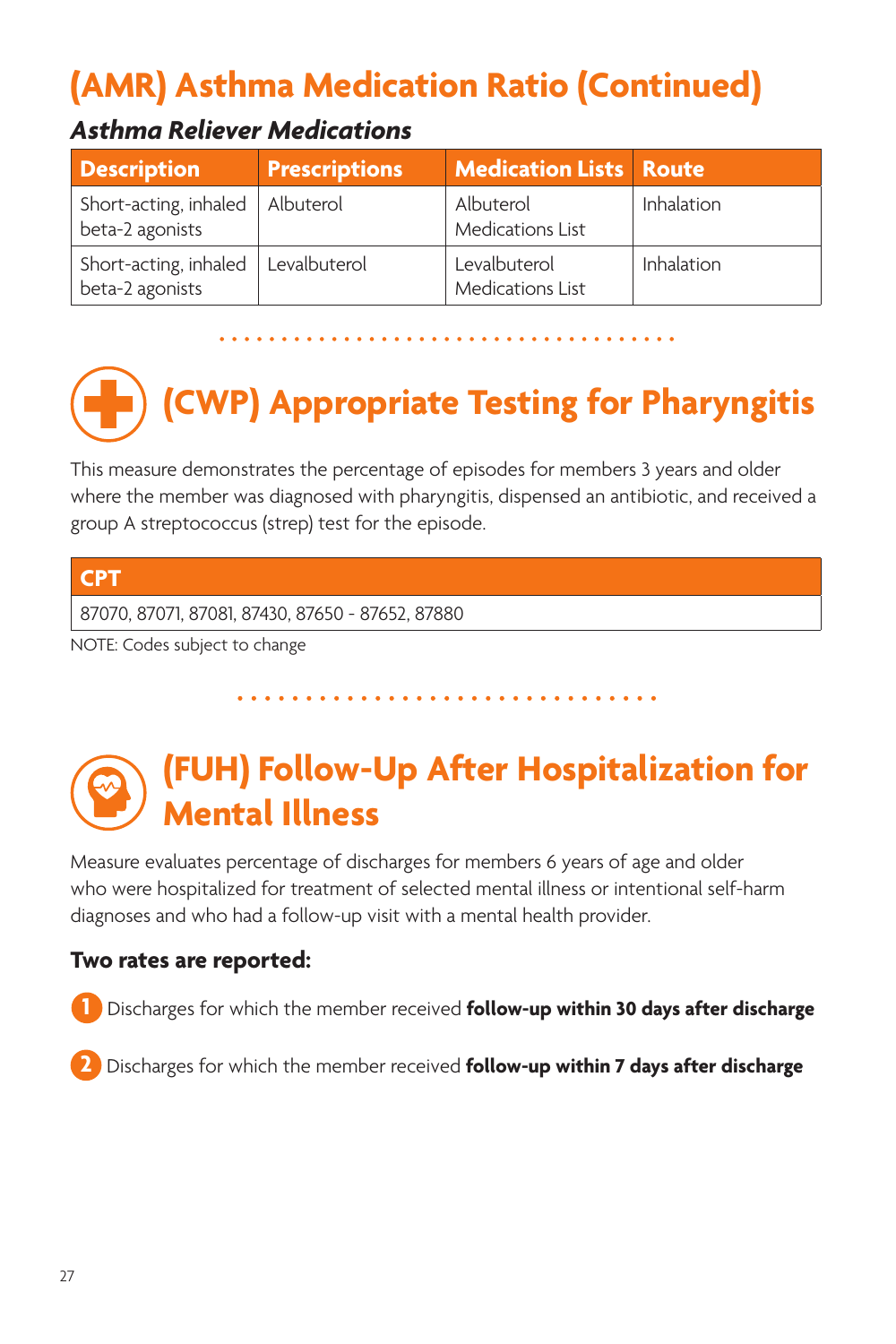### **(FUH) Follow-Up After Hospitalization for Mental Illness (Continued)**

| <b>Description</b>                                                                                                                                                                   | Codes*                                                                                                                                                                                                                                                                                                                                                |
|--------------------------------------------------------------------------------------------------------------------------------------------------------------------------------------|-------------------------------------------------------------------------------------------------------------------------------------------------------------------------------------------------------------------------------------------------------------------------------------------------------------------------------------------------------|
| <b>Visit Setting Unspecified Value Set</b><br>with Outpatient POS with Mental<br><b>Health Provider</b>                                                                              | CPT: 90791, 90792, 90832 - 90834,<br>90836 - 90840, 90845, 90847, 90849, 90853,<br>90875, 90876, 99221 - 99223,<br>99231 - 99233, 99238, 99239, 99251 - 99255<br>POS: 03, 05, 07, 09, 11, 12, 13, 14, 15, 16, 17, 18, 19,<br>20, 22, 33, 49, 50, 71, 72                                                                                               |
| <b>BH Outpatient Visit with Mental</b><br><b>Health Provider</b>                                                                                                                     | <b>CPT:</b> 98960 - 98962, 99078, 99201 - 99205,<br>99211 - 99215, 99241 - 99245, 99341 - 99345,<br>99347 - 99350, 99381 - 99387, 99391 - 99397,<br>99401 - 99404, 99411, 99412, 99510, 99483<br>HCPCS: G0155, G0176, G0177, G0409, G0463,<br>НООО2, НООО4, НООЗ1, НООЗ4, НООЗ6, НООЗ7,<br>H0039, H0040, H2000, H2010, H2011,<br>H2013 - H2020, T1015 |
| Visit Setting Unspecified Value Set with<br><b>Partial Hospitalization POS with Mental</b><br><b>Health Provider</b>                                                                 | CPT: 90791, 90792, 90832 - 90834,<br>90836 - 90840, 90845, 90847, 90849, 90853,<br>90875, 90876, 99221 - 99223,<br>99231 - 99233, 99238, 99239, 99251 - 99255<br><b>POS: 52</b>                                                                                                                                                                       |
| <b>Partial Hospitalization/Intensive</b><br><b>Outpatient</b>                                                                                                                        | <b>HCPCS:</b> G0410, G0411, H0035, H2001, H2012,<br>S0201, S9480, S9484, S9485                                                                                                                                                                                                                                                                        |
| Visit Setting Unspecified Value Set with<br><b>Community Mental Health Center POS</b>                                                                                                | CPT: 90791, 90792, 90832 - 90834,<br>90836 - 90840, 90845, 90847, 90849, 90853,<br>90875, 90876, 99221 - 99223,<br>99231 - 99233, 99238, 99239, 99251 - 99255<br><b>POS: 53</b>                                                                                                                                                                       |
| <b>Electroconvulsive Therapy with</b><br><b>Ambulatory Surgical Center POS/</b><br><b>Community Mental Health Center</b><br>POS/Outpatient POS/Partial<br><b>Hospitalization POS</b> | <b>CPT: 90870</b><br><b>Ambulatory POS: 24</b><br><b>Comm. POS: 53</b><br>Partial Hosp. POS: 52<br><b>Outpatient POS:</b> 03, 05, 07, 09, 11, 12, 13, 14,<br>15, 16, 17, 18, 19, 20, 22, 33, 49, 50, 71, 72                                                                                                                                           |
| <b>Telehealth Visit</b>                                                                                                                                                              | <b>CPT:</b> 90791, 90792, 90832 - 90834,<br>90836 - 90840, 90845, 90847, 90849, 90853,<br>90875, 90876, 99221 - 99223,<br>99231 - 99233, 99238, 99239, 99251 - 99255<br><b>POS: 02</b>                                                                                                                                                                |
| <b>Observation</b>                                                                                                                                                                   | CPT: 99217-99220                                                                                                                                                                                                                                                                                                                                      |

\*Please refer to HEDIS Volume 2/Value sets for additional codes. Codes listed in this 28 document are provided as examples.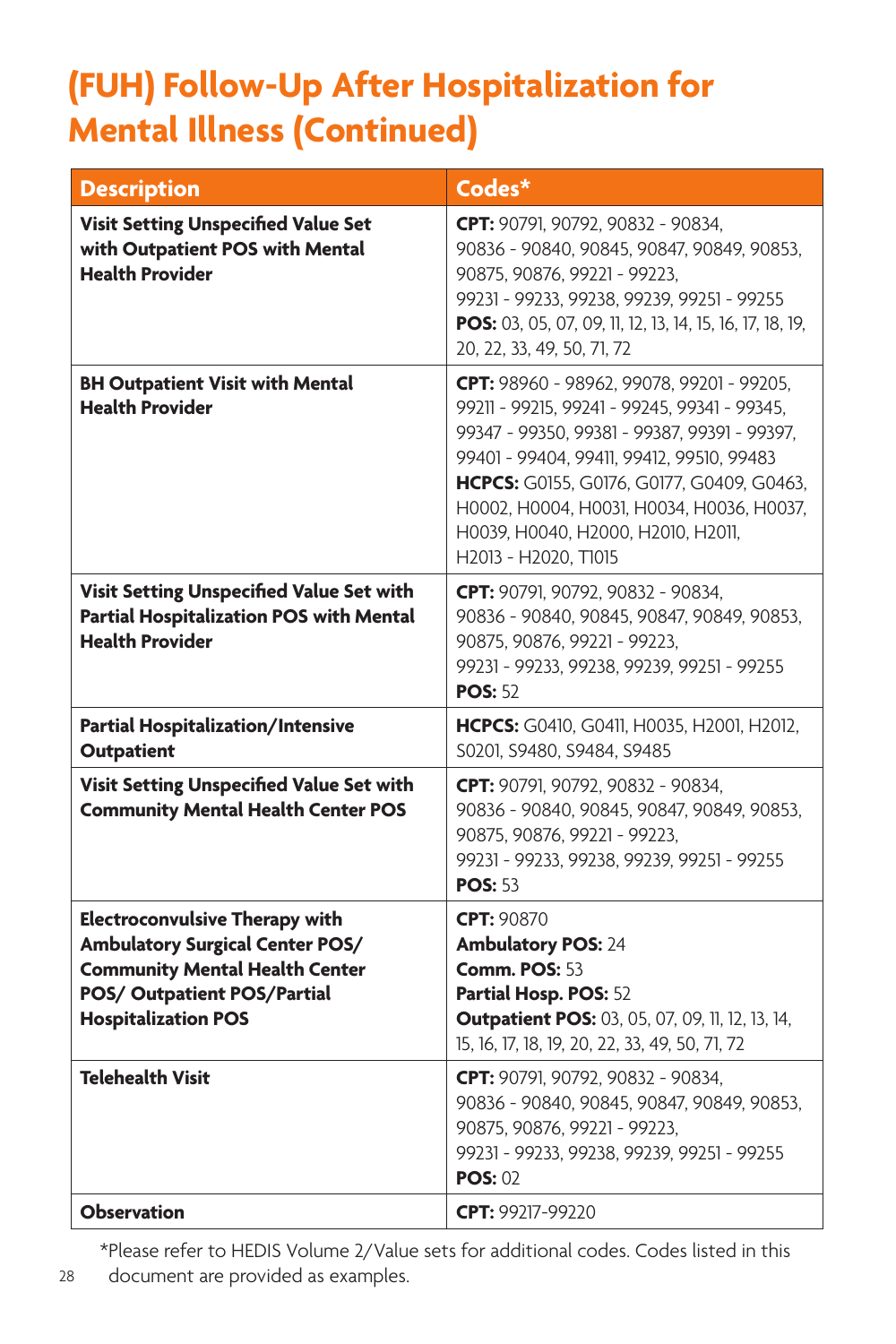#### **(FUH) Follow-Up After Hospitalization for Mental Illness (Continued)**

| <b>Description</b>                  | Codes*                              |
|-------------------------------------|-------------------------------------|
| <b>Transitional Care Management</b> | CPT: 99495.99496                    |
| Telephone Visit                     | CPT: $98966 - 98968, 99441 - 99443$ |

NOTE: Codes subject to change

\*Please refer to HEDIS Volume 2/Value sets for additional codes. Codes listed in this document are provided as examples.

#### **(IET) Initiation and Engagement of Alcohol and Other Drug Abuse or Dependence Treatment**

Measure evaluates percentage of adolescent and adult members with a new episode of alcohol or other drug (AOD) abuse or dependence who received the following:

**Initiation of AOD Treatment:** percentage of members who initiate treatment through an inpatient AOD admission, outpatient visit, intensive outpatient encounter or partial hospitalization, telehealth, or medication treatment within 14 days of the diagnosis

 **Engagement of AOD Treatment:** percentage of members who initiated treatment and who were engaged in ongoing AOD treatment within 34 days of the initiation visit

| <b>Description</b>          | <b>Codes</b>                                                               |
|-----------------------------|----------------------------------------------------------------------------|
| Initiation and              | CPT: 90791, 90792, 90832 - 90834, 90836 - 90840, 90845,                    |
| <b>Engagement/Treatment</b> | 90847, 90849, 90853, 90875, 90876, 98960 - 98962, 99078,                   |
|                             | 99201 - 99205, 99211 - 99215, 99217 - 99220, 99221 - 99223,                |
|                             | 99231, 99233, 99238, 99239, 99241 - 99245, 99341 - 99345,                  |
|                             | 99347 - 99350, 99251 - 99255, 99384 - 99387, 99394 - 99397,                |
|                             | 99401 - 99404, 99408, 99409, 99411, 99412, 99483, 99510,                   |
|                             | HCPS: G0155, G0176, G0177, G0396, G0397, G0409 - G0411,                    |
|                             | G0443, G0463, H0001, H0002, H0004, H0005, H0007, H0015,                    |
|                             | НОО16, НОО22, НОО31, НОО34 - НОО37, НОО39, НОО40, НОО47,                   |
|                             | H2000, H2001, H2010 - H2020, H2035, H2036, S0201, S9480,                   |
|                             | S9484, S9485, T1006, T1012, T1015                                          |
|                             | <b>POS:</b> 02, 03, 05, 07, 09, 11-20, 22, 33, 49-50, 52-53, 57, 58, 71-72 |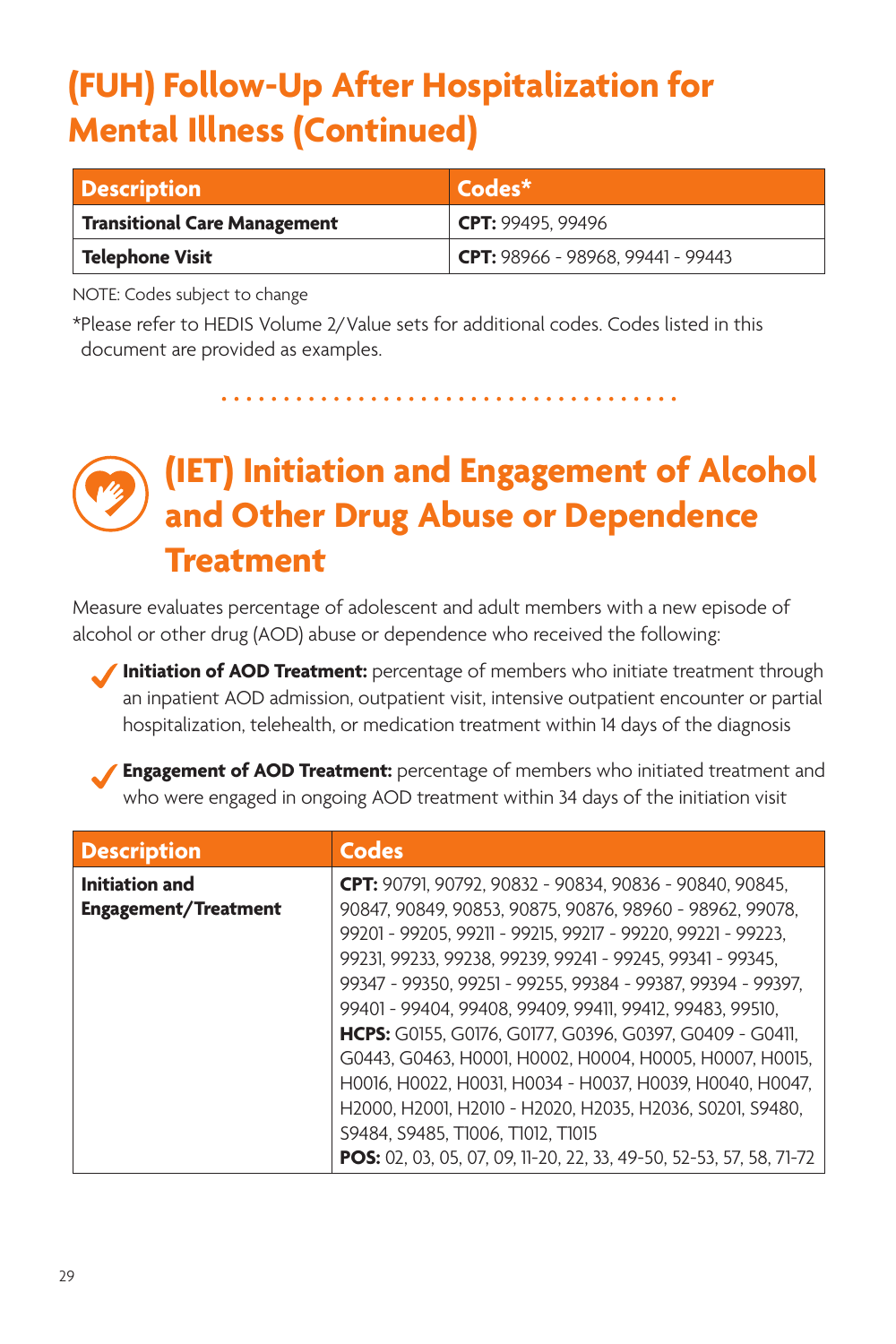#### **(IET) Initiation and Engagement of Alcohol and Other Drug Abuse or Dependence Treatment (Continued)**

| <b>Description</b>              | <b>Codes</b>                                           |
|---------------------------------|--------------------------------------------------------|
| Telephone Visits                | <b>CPT:</b> 98966 - 98968, 99441 - 99443               |
| <b>E-visit/Virtual Check-In</b> | <b>CPT:</b> 98969 - 98972, 99421 - 99423, 99444, 99457 |
|                                 | <b>HCPCS:</b> G0071 G2010, G2012, G2061 - G2063        |

NOTE: Codes subject to change

**\*For the follow-up treatments, include an ICD-10 diagnosis for Alcohol or Other Drug Dependence from the Mental, Behavioral and Neurodevelopmental Disorder Section of ICD-10 along with a procedure code for the preventive service, evaluation, and management consultation or counseling service.**